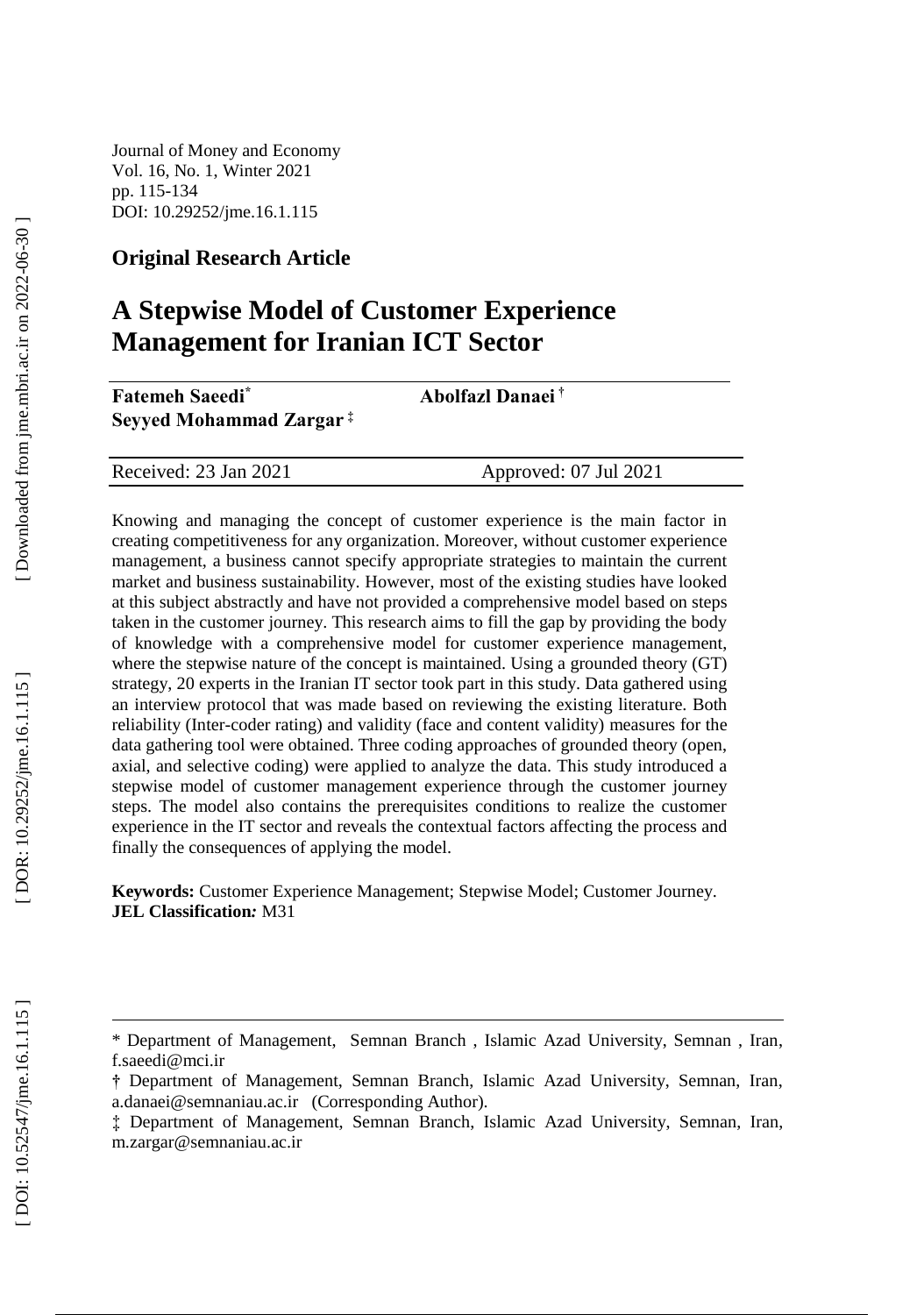## **1 Introduction**

Customer experience is considered a competitive basis for businesses in today's world. Based on a study by Gartner (2017), four out of every five organizations are expected to compete on customer experience during two years (Klink et al., 2018). The economic advantages of competition on customer experience are obvious. On average, those organizations with superior customer experience will grow five times faster than those who have been weak in this respect (Forrester, 2017). Also, more than 80 percent of consumers are willing to pay more to obtain a better experience (Capgemini, 2017). Regarding the costs, effective customer experience management can help an organization to save hundreds of million dollars. For example, having removed the problems which annoyed the customers, *Sprint* managed to decrease 1.7 billion dollars of its costs per year (Forrester, 2017).

While customer experience management is very tempting for organizations, the evidence shows that most of the time, it is not properly implemented in organizations or implemented in just one section of the firm. For example, 90% of organizations believe that holding customer orientation as a culture is an important principle; however, only 15% consider themselves effective in providing customer experience (Harvard Business Review, 2017). On the other hand, such a gap exists among customers as well. Three -quarters of organizations believe that they are customer -oriented; however, only 30% of customers believed the same (Capgenmini, 2017).

The improvement of customer experience is mainly the responsibility of marketing experts since the main part of organizations' budgets focuses on improving customer experience management by the marketing department (Gartner, 2018). Many researchers and authorities believe that customer communications management has not satisfied some levels of expected value for customers and the profitability for organizations. And customer experience management can be considered a combined framework overcoming the theoretical and practical obstacles and restrictions regarding customer communications management (Palmer, 2010). Customer experience, in most cases, plays a more significant role than the services provided and includes stages before and after rendering services. Organizations are looking for some mechanisms to create customer communication in stages previous to and during the consumption. They actively perform participatory activities with customers during the post -consumption stages (Kandampully and Solnet, 2015).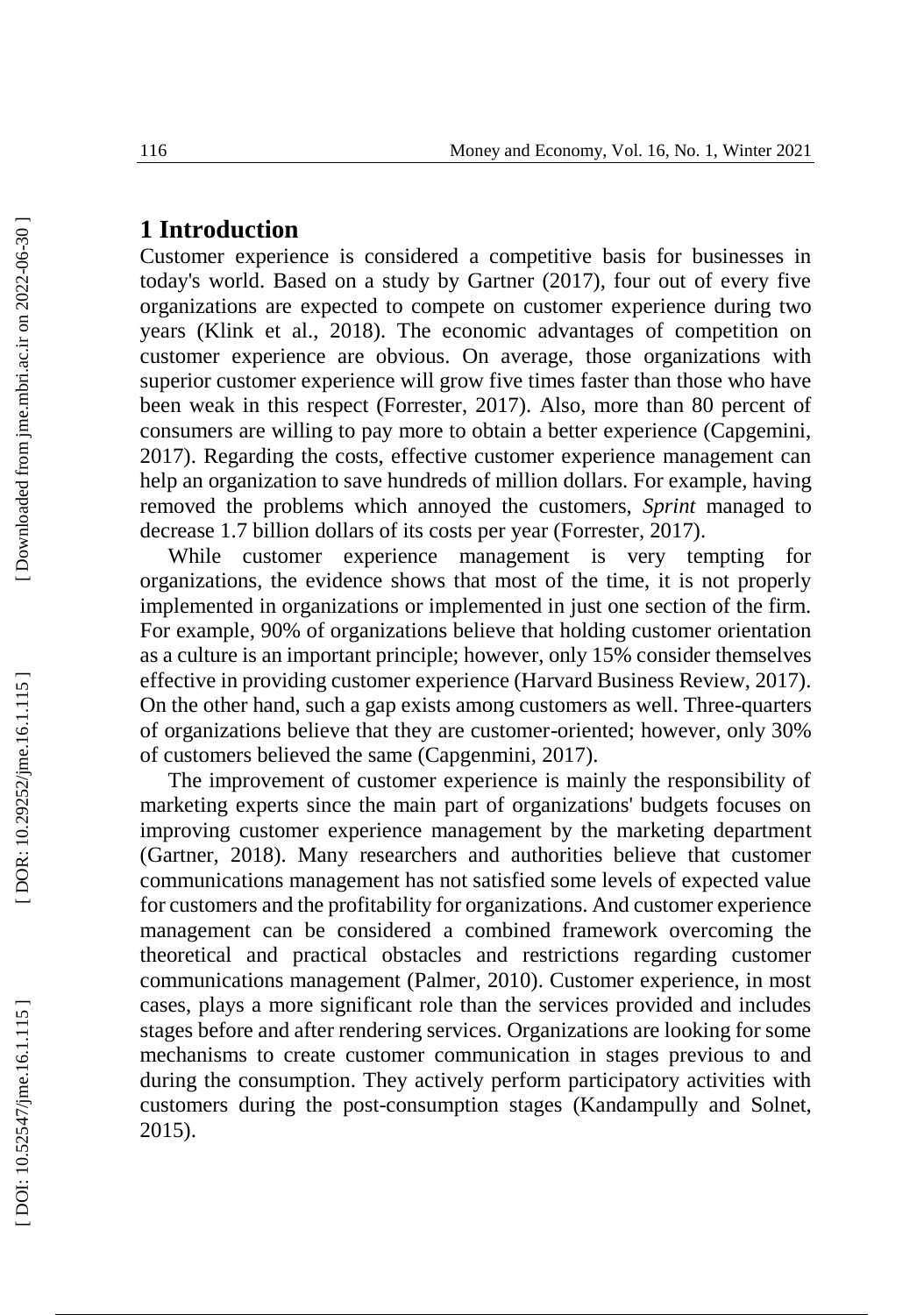Nowadays, organizations are making an effort to take advantage of customers as contributors and brand promoters. So, the investigations in customer experience management have to examine the customer journey with all of its dimensions. The progress made in the Internet and technology has helped to increase the importance of interaction and communication between organizations and customers (Nambisan and Baron, 2007). Understanding customer experience and making sure that this experience is being managed effectively at every point of the interaction between the organizations and customers has turned out to be a key target for those organizations that aim to advance the market. The question that is usually asked is whether organizations are actually providing the experience expected by customers or not and whether the organizations have taken into consideration any programs to manage such experience regarding all the changes in the world of communication and technology. Paying attention to this case and creating a mechanism to satisfy customers' expectations from organizations are vital (Kandampylly et al., 2018).

So far, the existing literature in the field of customer experience management has dealt with the different aspects of customer experience; however, no comprehensive model is addressing the underlying factors, strategies, causal conditions, and consequences of customer experience management in the literature. The concept of customer experience management itself remains a blur; the lack of an applied model to translate into the daily tasks of organizations is an apparent issue. This study explores the exact steps of customer experience management during the customer journey to address the issue. The first part of the article includes some introduction about customer experience and the research background is supported in section 2. The third section includes research methodology. In the fourth section all interviews and their results such as data and final model of customer experience management for Iranian ICT sector are extracted . In the fifth section discussion, conclusion and recommendations are mentioned.

#### **2 Research Background**

The concept of customer experience management has been investigated by Marutschke et al. (2019). According to them, customer experience management is a relatively new field of research. Although previous studies have examined especial aspects and elements of customer experience, they still could not provide a plausible answer to some fundamental questions, including how touchpoints in the customer journey are combined and how customer experience is measured in a way that its multidimensional nature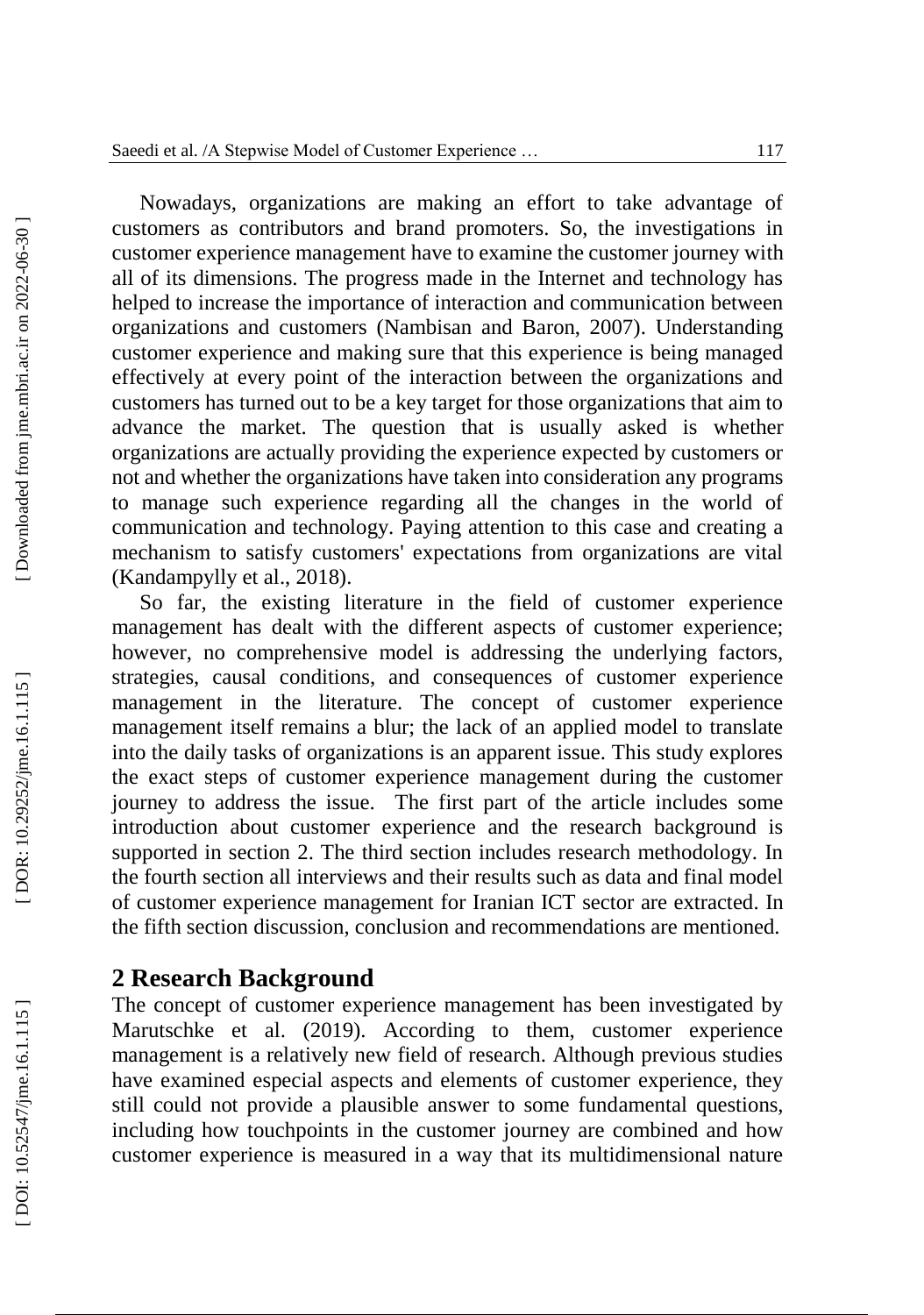would be taken into consideration. Zaki and Neely (2019) suggest that creating a valuable customer experience is an organization's strategic priority. Their study helps to analyze text data related to customer communication management and those extracted from social media. Their presented model, which was based on text mining, has been recommended to organizations. (Zaki and Neely, 2019)

To gain customer experience insights, McColl -Kennedy et al. (2019) provided a new conceptual model of the customer experience through studying all previous research so that customer experience would be better understood and managed regarding elements of creating value (resources, activities, background, interactions, and the role played by customer), cognitive answers, and feelings about touchpoints all over the customer journey. However, Kandampully et al. (2018) studied customer experience in the service sector to obtain customer loyalty and, finally, competitive advantage. They aimed at the progress of scientific studies in customer experience management (CEM) in relation to provision of services through a general overview of the main elements of customer experience management. The study has provided a framework for customer experience management as well as a rich research agenda. Based on their model, researchers recommended a holistic approach regarding customer experience management through cooperation between marketing, designing, production operation, human resources, and strategy and connection with technology and social media. Kandampully et al. (2018)

Customer experience management is one of the most promising approaches towards marketing, which has made some people call it the "future of marketing." Klink et al. (2018) reviewed marketing courses by considering the nature of customer experience. They have provided some potential adaptations and their approach, including training customer experience management in courses available, making components limited in the field and making some changes in one course of complementary level of education. Homburg et al. (2017) evaluated customer experience management as one of the most promising marketing approaches in consumer industries. For them, the concept of customer experience management has not been well understood. Here, customer experience management has been introduced as a high -level resource of cultural mentality towards customer experiments, strategic orientations to design customer experience, and organizational capabilities to renew them continuously to achieve long -term customer loyalty and maintain it. The authors in this study have provided four distinct patterns of the concept. The authors believed that customer experience management is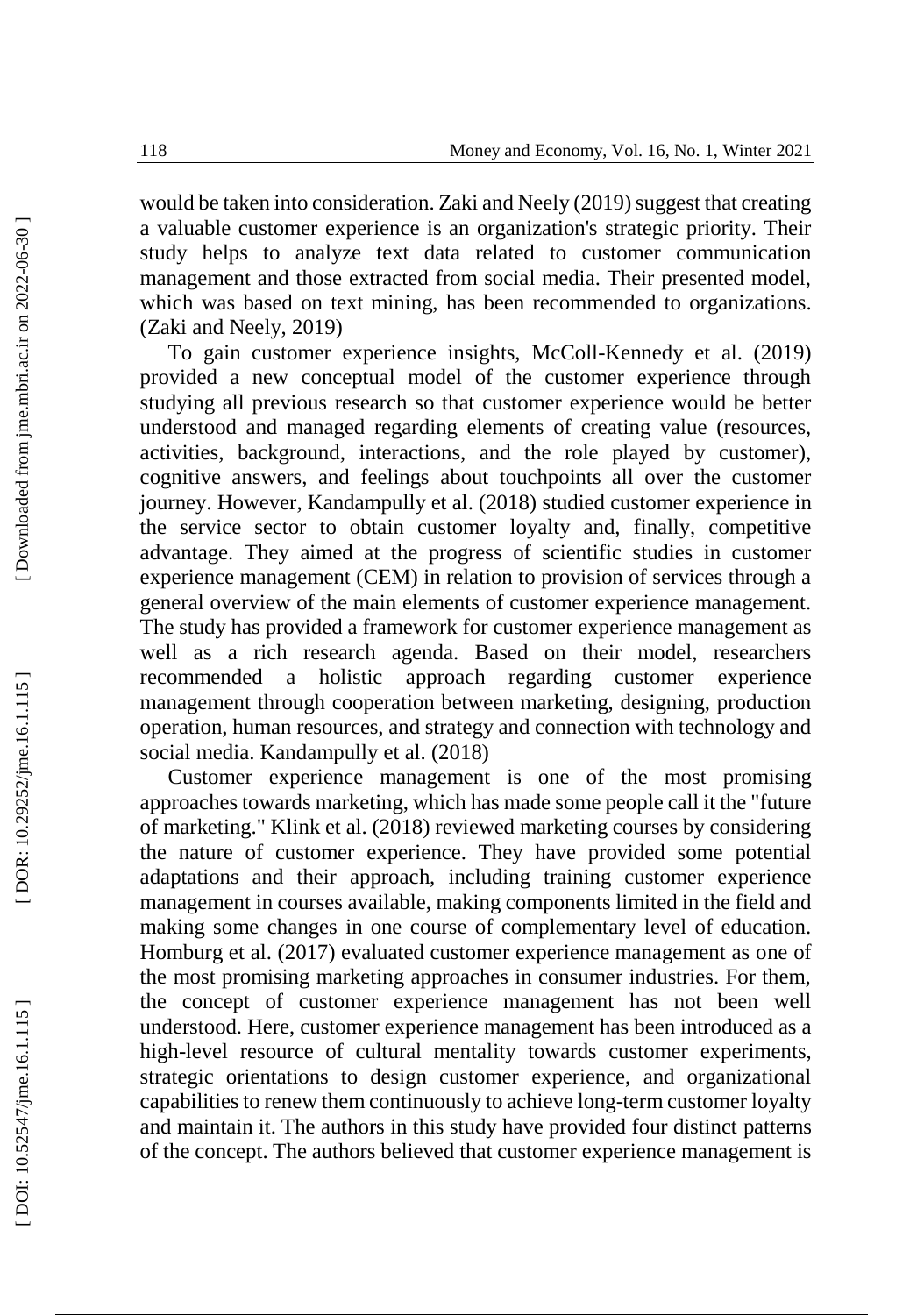an evolutionary concept requiring more study and evaluation in different organizational fields.

Moreover, Hwang and Seo (2016) studied the concept in another study. Their study provided insights on the definitions, dimensions, and concepts involved in customer experience management, and the evolution of customer experience management research from a theoretical perspective has been dealt with. They believed that the methodological approaches used in customer experience management studies had been dealt with, and challenges regarding customer experience measurement had been studied. Finally, the study presented the cultural problems in customer experience management researches.

The Lack of a step -by -step approach in available studies, especially in those conducted in the Iranian context, is salient. Hakimi et al. (2019) studied customer experience management, aiming mainly at identifying factors managed by organizations to form customer experience in person in the retail banking industry. They categorized the elements of the customer experience into nine main categories and 33 subcategories. Six main levels were also identified. The nine main categories are interacting with customers, employees, accountability, branches, brand, services, processes, social environment, and extraordinary experience. The research could create a more comprehensive perspective in terms of how customer experience is created. According to the results, the main categories of customer experience and how these indices affect each other have been identified (Hakimi et al., 2019).

The concept of customer experience also can be traced, although weekly, in relationship with other concepts. Rahimi et al. (2019) attempted to design and explain loyalty based on customer experience in the hotel management industry. They showed that the final model consists of 6 general categories, 14 subcategories, and 54 main concepts. Also, the results showed that categories of quality of hotel employees, quality of the physical environment, and quality of service rendering functions are effective causal factors on customers' perceptions and expectations, which provide customers with multiple value creation strategies. The outcomes of this value creation will determine the loyalty level (Rahimi et al., 2019).

In research by Heshmati et al. (2019) titled "training appropriate model of customer experience management with an emphasis on related indices in the bank training system," customer experience management has been studied. The research aims to design and train an appropriate model of customer experience management with emphasis put on related indices in terms of bank services. A qualitative method of research has been applied. Data have been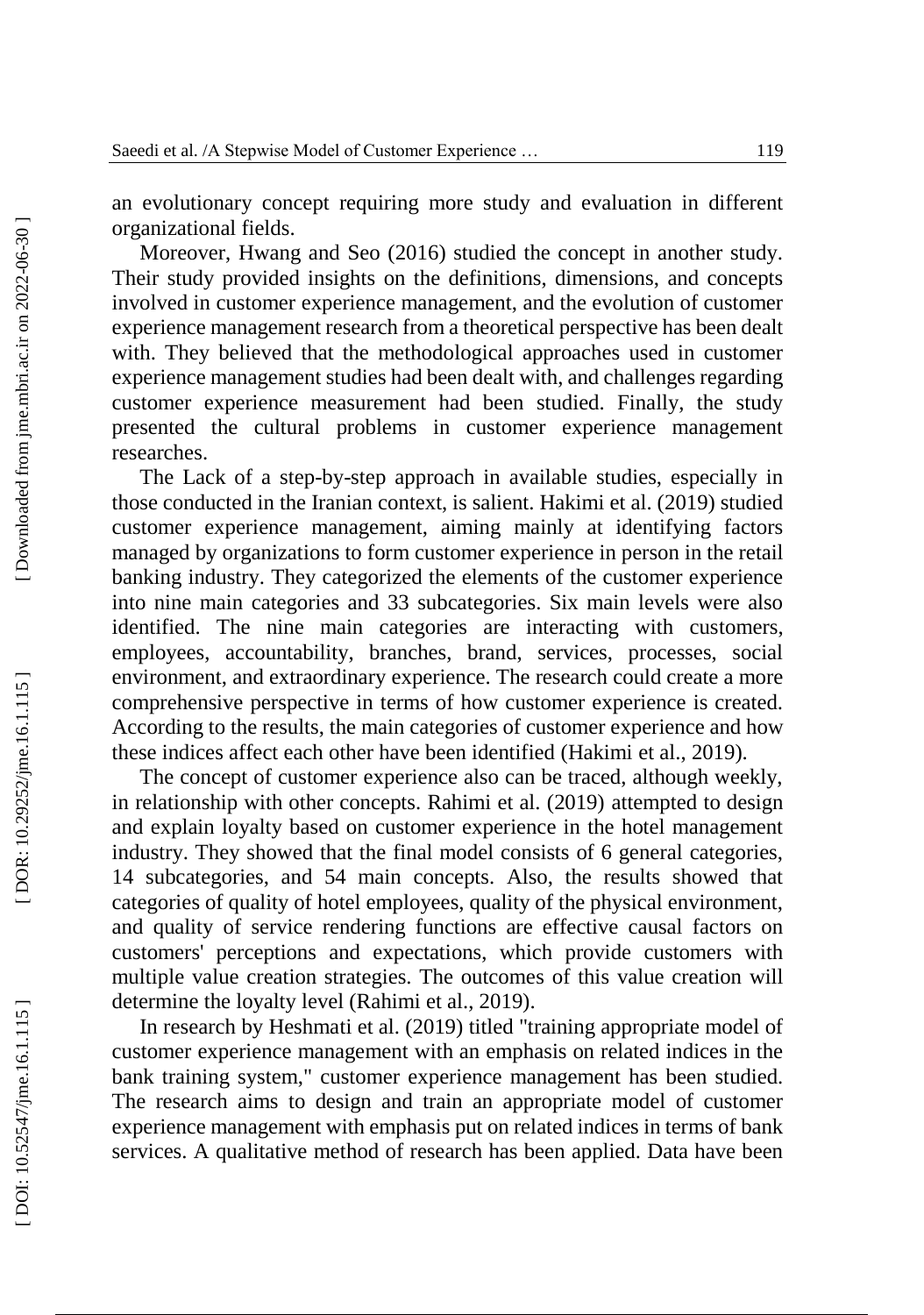collected and analyzed based on grounded theory. In an approach towards grounded theory in the research, open, axial, and selective coding methods have been used. Data have been analyzed based on data obtained from field and library studies. The final research pattern has formed three main categories: anticipatory factors, perceptive factors, and care factors. The subcategories and related propositions in the banking industry have also been specified in it. Finally, structural equation modeling and PLS have been used to verify the validity of the model (Heshmati et al., 2019).

Customer experience management is also introduced to have three dimensions, including task -based, mechanical and human -related dimensions. While assessed these dimensions in relation to two variables of trust and loyalty, results showed that all dimensions of customer experience management have a direct relationship with customer trust and loyalty; however, two dependent task -based and human -related variables are of high importance and have to be considered in marketing strategies more than ever (Almasi, 2018). The relationship between customer experience management and customers' mental image was also assessed in the Iranian context. Research shows that customer experience management has a significant effect on customers' mental image in terms of buying decisions (Ghafourian, 2017). Ansari and Sanayei (2016) suggested that while customer loyalty is one of the paths to create competitive advantage, customers are not that loyal to their banks and use electronic services rendered by different banks. They have found that there is a relationship between experience management and continuous use of electronic banking services. According to the results, the following factors are determinants of continuous use of electronic banking services rendered by Mellat Bank: quality of services, loyalty prices, trust, satisfaction, customer expectation, attraction, employees' competence, and ease of usage (Ansari and Sanayei, 2016). Finally, customer experience management and customer loyalty in the hotel management industry have been studied by Derakhshani and Mahmoudi (2013). According to their findings, there is a positive correlation between customer experience management and customer loyalty among customers of four -star hotels. Also, upon the ranking of customer experience management variables from customers' perspective, it was found that the task -based section has the most effect on customers and the human -related and mechanical sections stand next, respectively (Derkhshani and Mahmoudi, 2013).

In short, the literature review in present research shows that many studies have dealt with the importance of customer experience and its management; and, different models in these works of literature have been identified, taking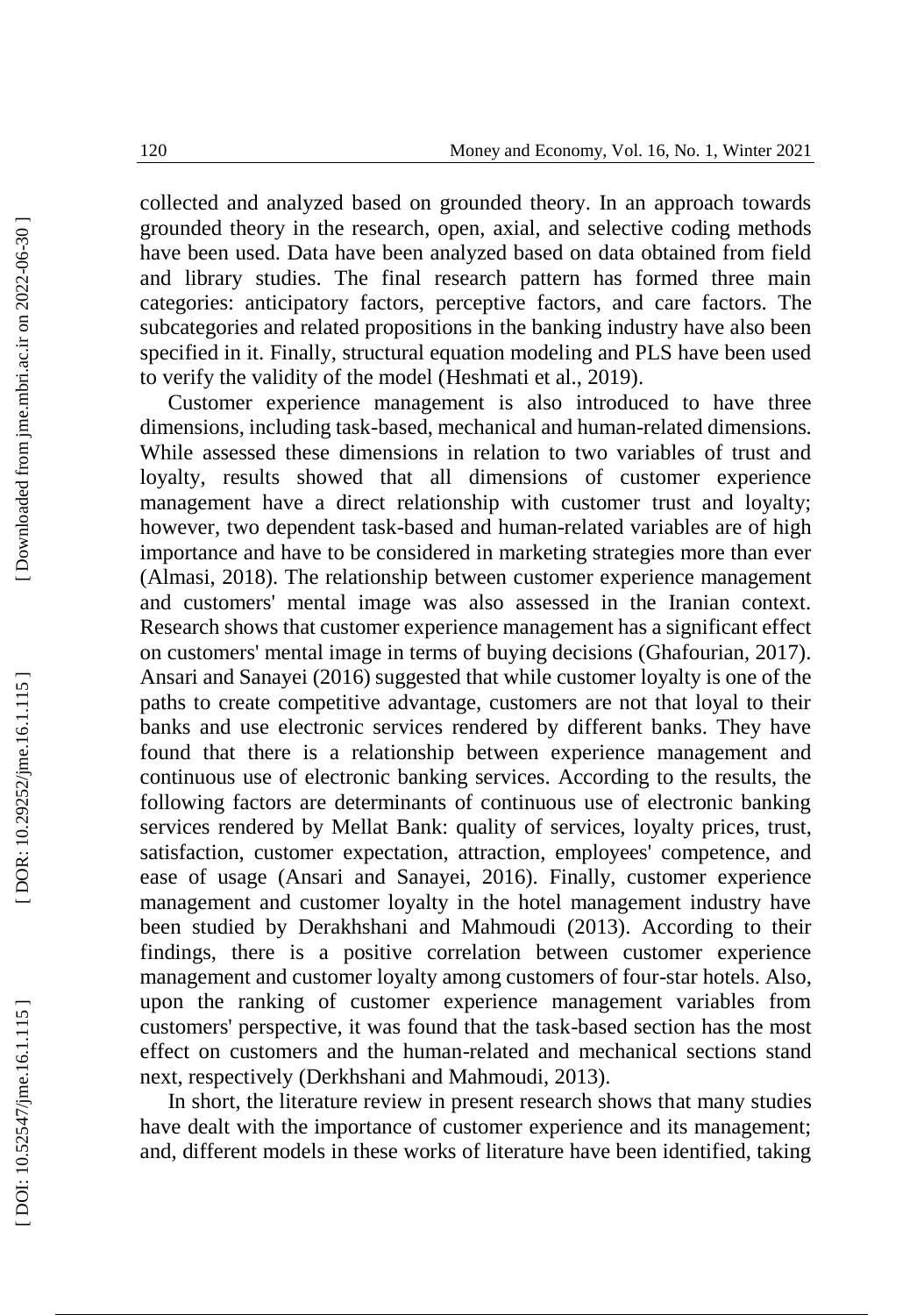steps towards management and providing customers with better experiments. However, considering the gaps existing in the literature related to customer experience management, the following points can be referred to:

- No research has been conducted through an approach towards grounded theory so that a model in relation to customer experience management be provided. Our goal is to study all five factors in the grounded theory approach and based on the approach presented by Strauss and Corbin (1990) and to extract underlying factors, strategies for practice, outcomes, sequence of stages, and strategies.
- Studies performed, including that of Kandampully et al. (2018), show that considering organizational basis in providing customer experience management is of high importance. (The present research aims to study customer experience management in the field of information and communications technology that has not been studied yet and this expanding field in the country has to be studied more).
- Studies performed mainly resulted in abstract models, and customer experience management activities have not been observed in various steps of the customer journey.

All the above three cases are identified gaps in the research literature that form the basis for the present research. In the next step, the research methodology is defined, and the approach to answering such a theoretical gap is specified.

### **3 Research Methodology**

Considering the research intends to provide a stepwise model of customer experience management with no direct intention to solve an existing problem in the application and is aimed to contribute to the body of literature, this study is basic research. Research also enjoys a descriptive approach (non experimental) where none of the variables studied in the research are modified and/or manipulated. The participants in this study are senior managers of companies from the information and communications technology industry. Participants satisfied the condition of possession of a minimum five-year experience in marketing management. As a minimum of 15 to 20 samples required for grounded theory (Creswell, 2002), 20 members of the population were interviewed using in -depth interviews. Although data saturation was achieved in the 16th interview, the researcher erred on the side of caution and data gathering extended to 20 people. Theoretical sampling has been performed as a sampling approach. Data have been collected through in -depth interviews using interview protocol based on research literature review. The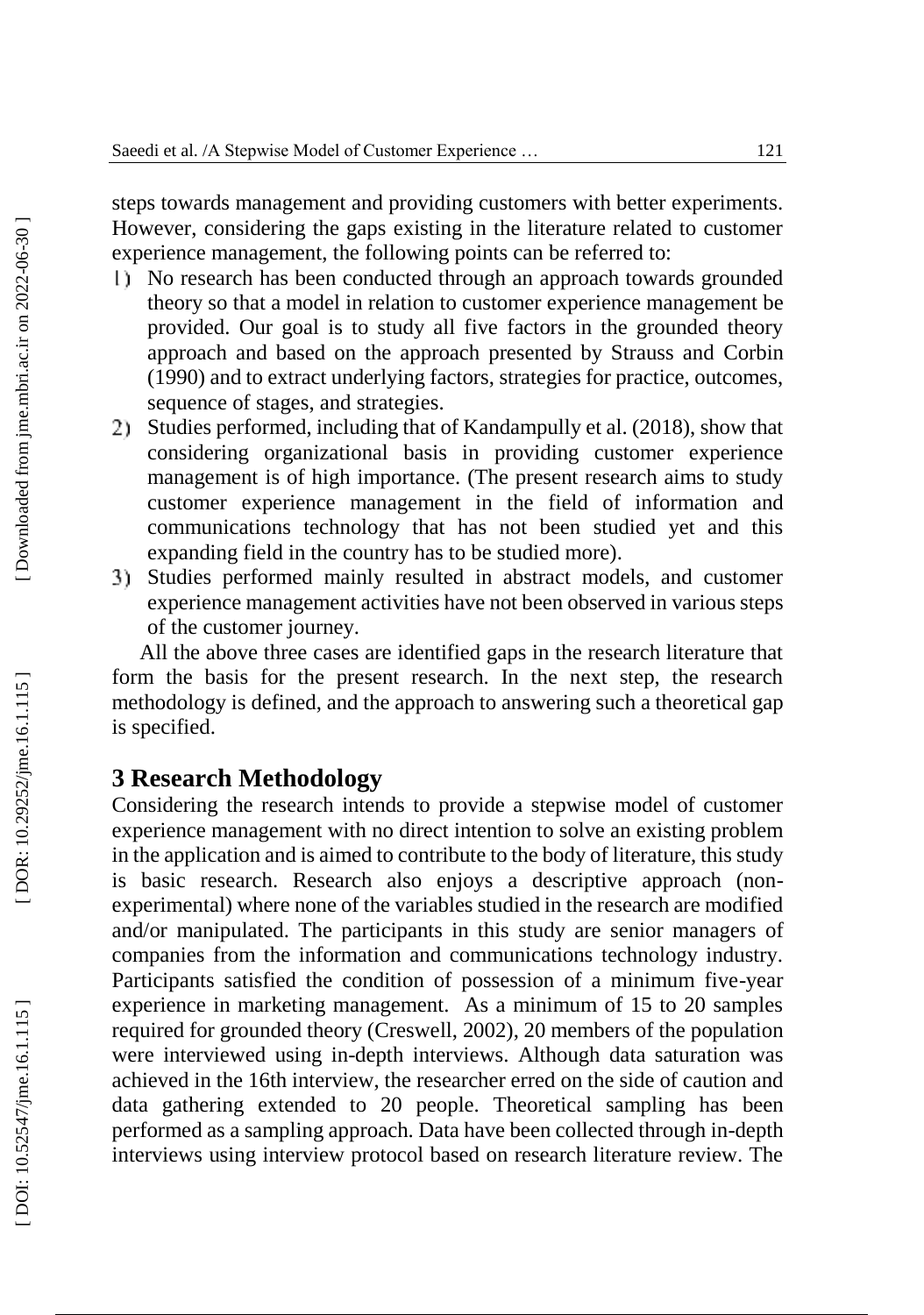validity of interview protocol has been studied through face and content validity from the perspective of 7 academic experts. Inter -coder agreement percentage has been used to evaluate the tool's reliability. In both cases, the technical characteristics of the data collection tool (interview protocol) have been confirmed. The macro -strategy of the research has been grounded theory based on which three coding stages, including open, axial, and selective coding, have been performed for data analysis.

The coding and the modeling were done by the software called ATLAS.ti .The purpose of ATLAS.ti is to help researchers uncover and systematically analyze complex phenomena hidden in unstructured data (text, multimedia, geospatial). The program lets the user locate, code, and annotate findings in primary data material, weigh and evaluate their importance, and visualize the often complex relations between them .

## **4 Findings**

As stated in the research methodology section, the data here have been analyzed through three coding approaches (open, axial, and selective). Open preliminary coding has resulted in 377 initial codes. In table 1, the summarized results of open coding are presented.

Table 1

| Summarized results of open coding |  |  |
|-----------------------------------|--|--|

|                 |                                                                 |  |  |                |           |              |              |              |          | Interview number |              |                |           |              |          |   |   |   |    |               |
|-----------------|-----------------------------------------------------------------|--|--|----------------|-----------|--------------|--------------|--------------|----------|------------------|--------------|----------------|-----------|--------------|----------|---|---|---|----|---------------|
|                 | Row basic open source                                           |  |  |                |           | 5            | 6            |              |          |                  |              | 2              | 3 4 5 6 7 |              |          |   | 8 | 9 | 20 | tota          |
|                 | Customer needs assessment                                       |  |  | $\bf{0}$       |           |              |              |              |          |                  |              |                |           |              |          |   |   |   |    | $\mathcal{D}$ |
|                 | Customer segmentation                                           |  |  | $\bf{0}$       | $\bf{0}$  |              | <sup>0</sup> |              |          |                  |              |                |           |              |          |   |   |   |    |               |
|                 | Specify the customer travel route for each segment              |  |  |                |           |              |              |              |          |                  |              |                |           |              |          |   |   |   |    |               |
|                 | Identify desirable experiences                                  |  |  |                | 0000      |              |              | $\bf{0}$     | $\Omega$ | $\Omega$         |              |                |           |              |          |   |   |   |    |               |
|                 | Brand experience design                                         |  |  | $\mathbf{0}$   | $\bf{0}$  | $\mathbf{0}$ | <sup>0</sup> | 0            |          |                  |              |                |           |              |          |   |   |   |    |               |
|                 | Create customer contact points                                  |  |  | $\mathbf{0}$   | $\bf{0}$  | b.           | $\mathbf{D}$ | $\bf{0}$     |          |                  |              |                |           |              |          |   |   |   |    |               |
|                 | Measurement and development                                     |  |  |                |           |              |              |              |          |                  |              |                |           |              |          |   |   |   |    |               |
|                 | <b>CFA Customer Feedback Analysis</b>                           |  |  |                |           |              |              | 0            |          |                  |              |                |           |              |          |   |   |   |    |               |
|                 | <b>Churn Rates</b>                                              |  |  |                | $\bf{0}$  | $\mathbf{0}$ | $\bf{0}$     | 0            |          |                  |              |                |           |              |          |   |   |   |    | Þ             |
| 10              | CSAT score-Behavioral                                           |  |  |                | $0\,0\,0$ |              | $\mathbf{0}$ | $\bf{0}$     | $\bf{0}$ | <sup>0</sup>     |              |                |           |              |          |   |   |   |    | k             |
| 11              | <b>IVR</b>                                                      |  |  |                |           |              |              |              |          |                  |              |                |           |              |          |   |   |   |    |               |
| $\overline{12}$ | NPS - Expressing willingness to refer social network<br>members |  |  |                |           |              |              |              |          |                  |              |                |           |              |          |   |   |   |    |               |
| 13              | VOC                                                             |  |  | O.             | $\bf{0}$  |              | $\bf{0}$     | $\mathbf{0}$ | $\Omega$ | $\mathbf{0}$     |              |                |           |              | $\bf{0}$ | n |   | n |    |               |
| 14              | Tools                                                           |  |  | n.             | n.        | n.           | n            | O.           |          |                  |              |                |           |              | 0        |   |   |   |    |               |
| 15              | Customer experience measurement tools                           |  |  |                |           |              |              |              |          |                  |              |                |           |              |          |   |   |   |    |               |
| 16              | App Store                                                       |  |  | n              |           |              |              |              |          |                  |              |                |           |              |          |   |   |   |    |               |
| 17              | Effectiveness of customer experience                            |  |  | <sup>n</sup>   | $\Omega$  | b.           | O.           |              |          |                  |              |                |           |              |          |   |   |   |    |               |
| 18              | Feeling expressed                                               |  |  | n.             | n         | b.           | n            | 0            | n        |                  |              |                |           |              | $\Omega$ |   |   |   |    |               |
| 19              | Customer feeling                                                |  |  | 0 <sub>1</sub> |           |              |              | 0000         |          | $\mathbf{0}$     | $\mathbf{D}$ | 0 <sub>0</sub> | $\Omega$  | $\mathbf{D}$ | $\bf{0}$ |   |   |   |    | 5             |
| 20              | brand value                                                     |  |  |                |           |              |              |              |          |                  |              |                |           |              |          |   |   |   |    | h             |
|                 | continue open source                                            |  |  |                |           |              |              |              |          |                  |              |                |           |              |          |   |   |   |    |               |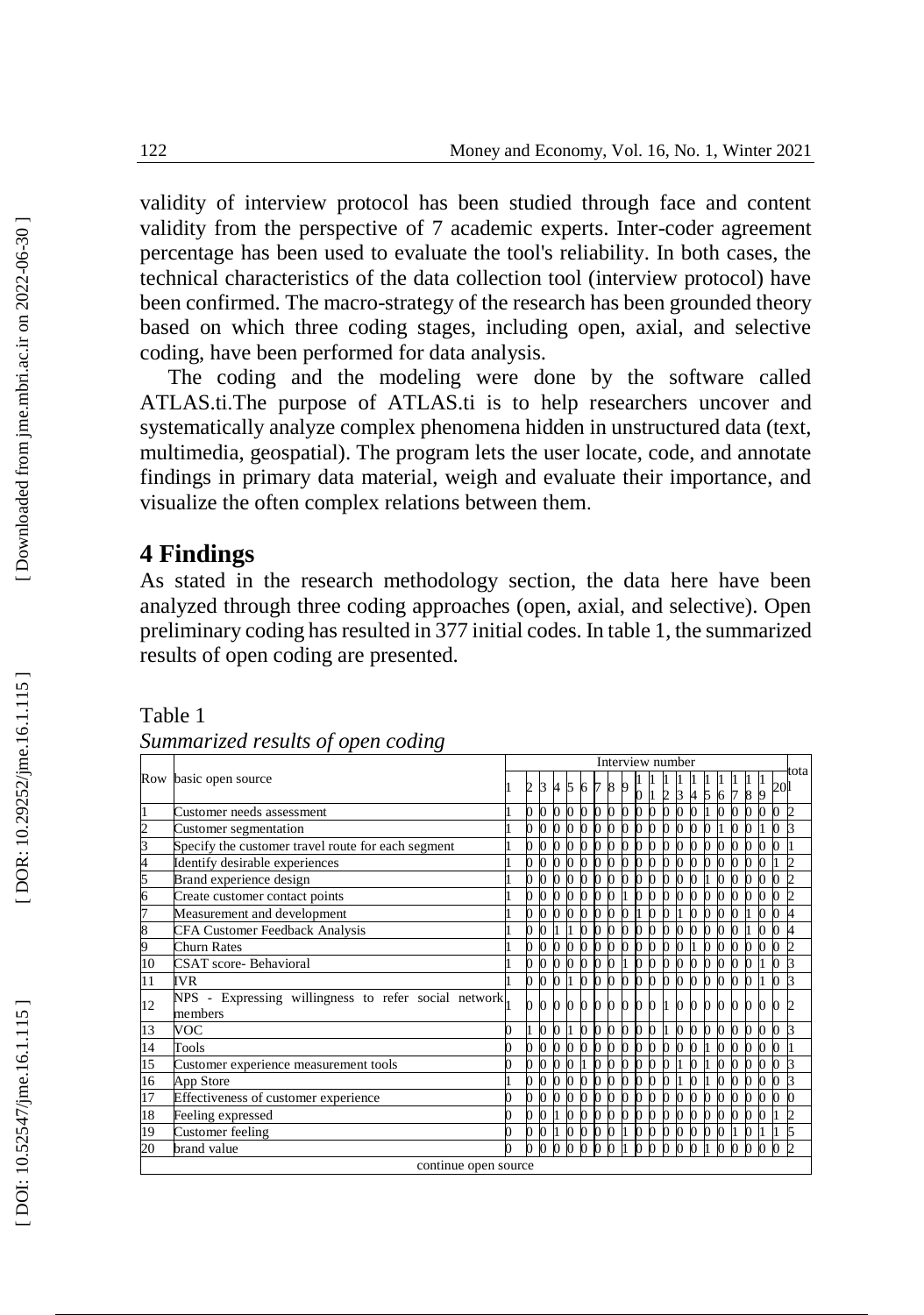|       |                                                                    |                                                          |   |              |    |   |   |        |   | Interview number |  |          |              |  |  |  |    |      |
|-------|--------------------------------------------------------------------|----------------------------------------------------------|---|--------------|----|---|---|--------|---|------------------|--|----------|--------------|--|--|--|----|------|
|       | Row basic open source                                              |                                                          | 2 |              | A. | 5 | 6 | I7     | 8 |                  |  |          |              |  |  |  | 20 | tota |
| 365   | Targeting the customer experience                                  |                                                          |   |              |    |   |   |        |   |                  |  |          |              |  |  |  |    |      |
| 366   | Customer payment fee                                               |                                                          |   |              |    |   |   |        |   |                  |  |          |              |  |  |  |    |      |
| 367   | Time cost                                                          |                                                          |   |              |    |   |   |        |   |                  |  |          |              |  |  |  |    |      |
| 368   | Financial cost                                                     |                                                          |   | <sup>0</sup> |    |   |   |        |   |                  |  |          |              |  |  |  |    |      |
| 369   | Coordinating elements of the customer experience in the<br>company |                                                          |   |              |    |   |   |        |   | n                |  | $\Omega$ | $\mathbf{0}$ |  |  |  |    |      |
| 370   | <b>Brand</b> alignment                                             |                                                          |   | <sup>0</sup> |    |   | O | 0      |   |                  |  |          |              |  |  |  |    |      |
| 371   | Epidemic                                                           |                                                          |   |              |    |   |   |        |   |                  |  |          |              |  |  |  |    |      |
| 372   | <b>Brand</b> identity                                              |                                                          |   | <sup>0</sup> |    |   |   |        |   |                  |  |          |              |  |  |  |    |      |
| 373   | Customer excitement                                                |                                                          |   |              |    |   |   |        |   |                  |  |          |              |  |  |  |    |      |
| 374   | Web chat                                                           |                                                          |   | n            |    |   |   |        |   |                  |  |          |              |  |  |  |    |      |
| 375   | Website                                                            |                                                          |   |              |    |   |   |        |   |                  |  |          |              |  |  |  |    |      |
| 376   | Customer loyalty                                                   |                                                          |   |              |    |   |   |        |   |                  |  |          |              |  |  |  |    |      |
| 377   | Integration of distribution channels                               |                                                          |   |              |    |   |   |        |   |                  |  |          |              |  |  |  |    |      |
| Total |                                                                    | 158 31 14 53 34 71 11 23 54 36 57 57 22 33 75 54 17 15 9 |   |              |    |   |   | 45 869 |   |                  |  |          |              |  |  |  |    |      |

*Source*: Research Findings

The preliminary open coding performed resulted in 377 initial codes in terms of 869 open coding activities. However, an accurate study of these cases shows that most of them have semantic overlaps, different phrases form, i.e., similar codes. So, in the next steps, these codes were merged, and the final result of open coding was 265 open codes. The second step in grounded theory analyses is axial coding. That is, understanding concepts based on dynamic relationships between them. These concepts have to provide the required basis for the creation of the theory. Axial coding is focused on creating a model that specifies, in detail, certain conditions that create the phenomenon. Based on the theory of Strauss -Corbin (1990), axial coding is aimed at recombination of those data that have been separated during open coding (Moghaddam, 2006). Table 2 shows the axial coding steps to data analysis.

| Bulling is called by anno 1990                     |                                                              |                                                        |  |  |  |  |  |  |  |  |  |
|----------------------------------------------------|--------------------------------------------------------------|--------------------------------------------------------|--|--|--|--|--|--|--|--|--|
| Item<br>No.<br>in <sub>1</sub><br>of open<br>codes | the list Axial codes                                         | Sample of open codes                                   |  |  |  |  |  |  |  |  |  |
|                                                    | Dimensions of customer<br>experience                         | Customer feelings                                      |  |  |  |  |  |  |  |  |  |
|                                                    |                                                              | <b>Expressed feelings</b>                              |  |  |  |  |  |  |  |  |  |
|                                                    |                                                              | Feelings not expressed                                 |  |  |  |  |  |  |  |  |  |
|                                                    |                                                              | Establishing a personal relationship with the customer |  |  |  |  |  |  |  |  |  |
|                                                    |                                                              | Customer ideal experience                              |  |  |  |  |  |  |  |  |  |
|                                                    |                                                              | Corporate strategy                                     |  |  |  |  |  |  |  |  |  |
| 32                                                 | Executive prerequisites of<br>customer experience management | Employees' motivation                                  |  |  |  |  |  |  |  |  |  |
| 33                                                 |                                                              | Making pattern of international examples               |  |  |  |  |  |  |  |  |  |

| Table 2                            |  |  |
|------------------------------------|--|--|
| Summarized results of axial coding |  |  |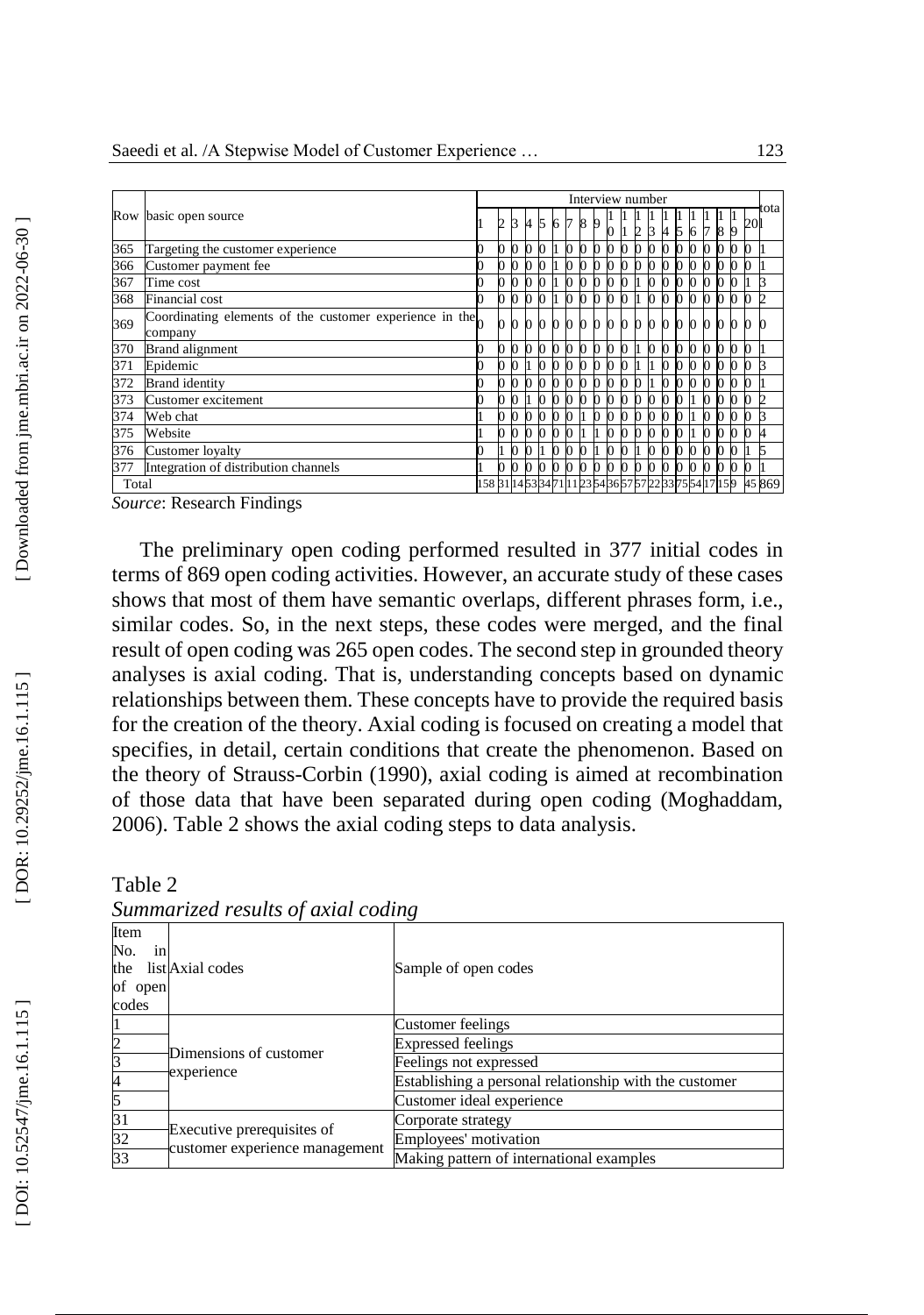| 34  |                                     | Believing in the role played by customer experience in |  |  |  |  |  |  |  |
|-----|-------------------------------------|--------------------------------------------------------|--|--|--|--|--|--|--|
|     |                                     | organization                                           |  |  |  |  |  |  |  |
| 35  |                                     | Organizational plan of improving customer experience   |  |  |  |  |  |  |  |
| 66  |                                     | Customer needs assessment                              |  |  |  |  |  |  |  |
| 67  |                                     | Customer segmentation                                  |  |  |  |  |  |  |  |
| 68  | Step 1- awareness                   | Creating customer touchpoints                          |  |  |  |  |  |  |  |
| 69  |                                     | Quality of information                                 |  |  |  |  |  |  |  |
| 70  |                                     | Useful information                                     |  |  |  |  |  |  |  |
| 93  |                                     | Brand values in customer experience                    |  |  |  |  |  |  |  |
| 94  |                                     | Sales promotion                                        |  |  |  |  |  |  |  |
| 95  | Step 2- paying attention            | Joining customer in touchpoints                        |  |  |  |  |  |  |  |
| 96  |                                     | Linking experience-brand in customer's mind            |  |  |  |  |  |  |  |
| 97  |                                     | <b>Brand experience</b>                                |  |  |  |  |  |  |  |
| 107 |                                     | Packaging                                              |  |  |  |  |  |  |  |
| 108 |                                     | Packages and recommendations                           |  |  |  |  |  |  |  |
| 109 | Step 3- evaluation                  | Network coverage                                       |  |  |  |  |  |  |  |
| 110 |                                     | Sales arrangements                                     |  |  |  |  |  |  |  |
| 111 |                                     | Translating product to customer experience             |  |  |  |  |  |  |  |
| 124 |                                     | Reviewing accuracy of invoice                          |  |  |  |  |  |  |  |
| 125 |                                     | Supplying touchpoints                                  |  |  |  |  |  |  |  |
| 126 | Step 4- deciding to buy             | Preliminary purchase                                   |  |  |  |  |  |  |  |
| 127 |                                     | Channel to order through                               |  |  |  |  |  |  |  |
| 133 |                                     | Online ordering                                        |  |  |  |  |  |  |  |
| 134 | Step 5- purchasing                  | Payment                                                |  |  |  |  |  |  |  |
| 135 |                                     | Leveraging new channels                                |  |  |  |  |  |  |  |
| 136 |                                     | Creating organizational commitment to customer         |  |  |  |  |  |  |  |
| 137 |                                     | Awarding against waiting time                          |  |  |  |  |  |  |  |
| 158 |                                     | Customer's tendency towards repeating the experience   |  |  |  |  |  |  |  |
| 159 |                                     | Maintaining customer positive experience               |  |  |  |  |  |  |  |
| 160 | Step 6- using                       | Involving customer                                     |  |  |  |  |  |  |  |
| 161 |                                     | Enough time to experience product                      |  |  |  |  |  |  |  |
| 162 |                                     | Ease of usage                                          |  |  |  |  |  |  |  |
| 169 |                                     | Identifying desirable experiences                      |  |  |  |  |  |  |  |
| 170 |                                     | Customer feedback analysis                             |  |  |  |  |  |  |  |
| 171 | Step 7- repeated purchase/          | Customer experience management effectiveness           |  |  |  |  |  |  |  |
| 172 | complaint                           | Modifying action based on exception                    |  |  |  |  |  |  |  |
| 173 |                                     | Churn rates-behavioral                                 |  |  |  |  |  |  |  |
| 189 |                                     | Trust                                                  |  |  |  |  |  |  |  |
| 190 |                                     | Sharing experiments                                    |  |  |  |  |  |  |  |
| 191 | Step 8- loyalty/opposition          | Sharing negative experiments with friends              |  |  |  |  |  |  |  |
| 192 |                                     | Sharing negative experiments with colleagues           |  |  |  |  |  |  |  |
| 193 |                                     | Sharing negative experiments in social media           |  |  |  |  |  |  |  |
| 201 |                                     | Sharing experience                                     |  |  |  |  |  |  |  |
| 202 | Step 9- advocacy                    | Customer support                                       |  |  |  |  |  |  |  |
| 203 |                                     | Special attention paid to high-value customers (HVC)   |  |  |  |  |  |  |  |
| 204 |                                     | CSAT score                                             |  |  |  |  |  |  |  |
| 205 |                                     | <b>IVR</b>                                             |  |  |  |  |  |  |  |
| 206 | Customer experience measurement VOC |                                                        |  |  |  |  |  |  |  |
| 207 | and analysis                        | Evaluating financial return of journey                 |  |  |  |  |  |  |  |
|     |                                     |                                                        |  |  |  |  |  |  |  |
| 208 |                                     | Measuring customer expectations                        |  |  |  |  |  |  |  |
| 257 | Background                          | Size of company                                        |  |  |  |  |  |  |  |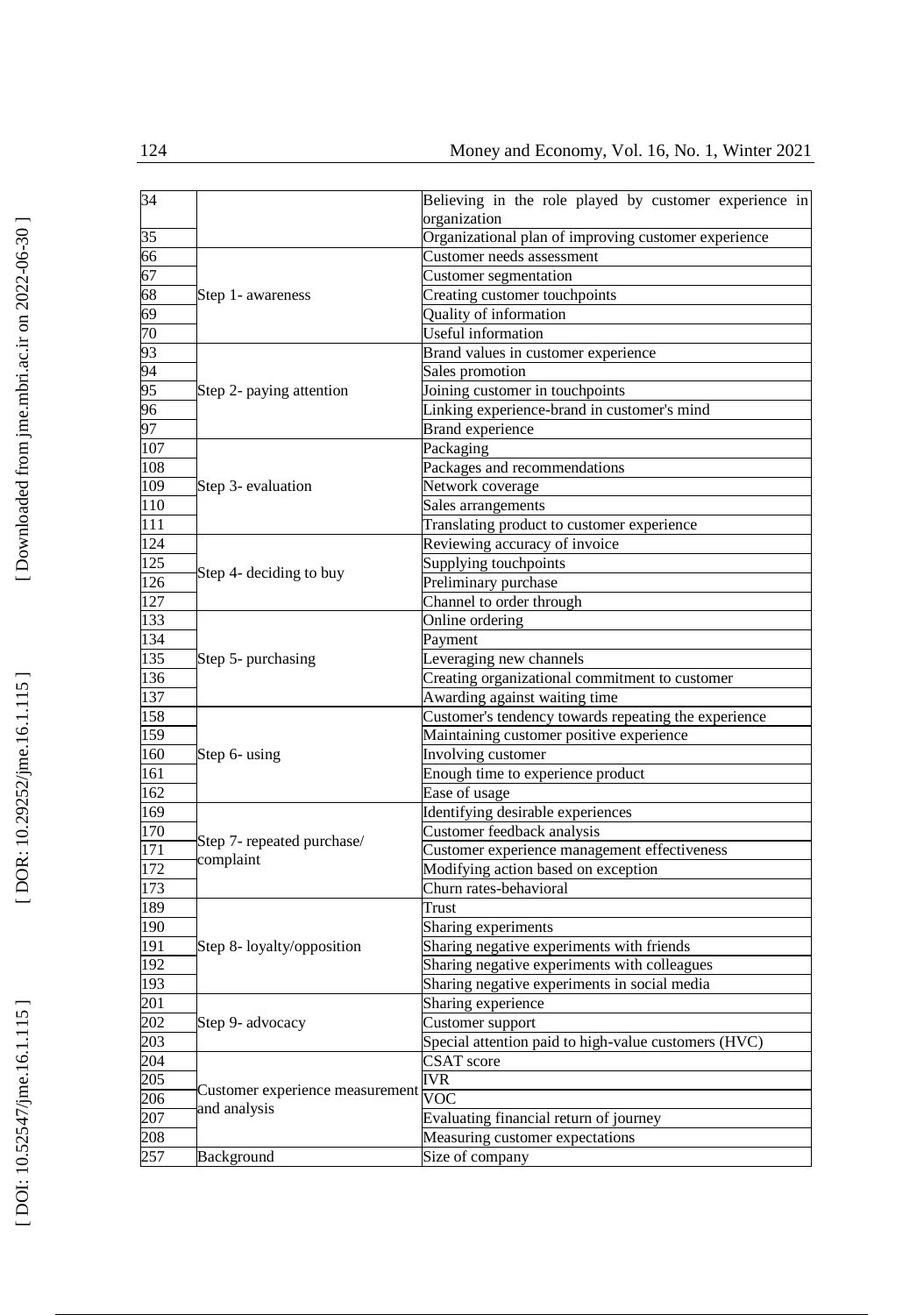| 258        |                                               | Social chaos                                      |
|------------|-----------------------------------------------|---------------------------------------------------|
| 259        |                                               | Accepting results of the survey by customer       |
| 260        |                                               | Company's experience                              |
| 261        |                                               | Managers' experiences                             |
| 288        |                                               | <b>Brand</b> value                                |
| 289<br>290 |                                               | Feedback                                          |
|            | Outcomes of customer experience<br>management | Maturity of customer experience management system |
| 291        |                                               | Improvement of customer experience                |
| 292        |                                               | Satisfying customers' requirements and goals      |

*Source*: Research Findings

Selective coding takes place as the last stage of the analysis. It is a process through which the identified classes have been connected to the axial class, and the final basis for the grounded theory is provided (Babchuk, 199 6). Table 3 shows a summary of selective coding results:

| Table 3                             |  |
|-------------------------------------|--|
| Summary of selective coding results |  |

| Item                         |                           |                              |                | Sample of open code                  | Active         |                   |
|------------------------------|---------------------------|------------------------------|----------------|--------------------------------------|----------------|-------------------|
| No.                          | Axial codes               | Selective structures         |                |                                      |                | actor/stakeholder |
|                              |                           |                              |                |                                      | Customer       | Company           |
| $\overline{1}$               |                           |                              |                | <b>Expressed feelings</b>            |                |                   |
|                              |                           | Feelings                     |                | Feelings not expressed               |                |                   |
|                              |                           |                              |                | Fatigue                              |                | 0                 |
| $\frac{2}{7}$ $\frac{8}{11}$ | Dimensions of<br>customer | Excitement                   |                | Anger                                |                | 0                 |
|                              | experience                |                              |                | Experiencing                         |                |                   |
|                              |                           | <b>Experimental features</b> |                | prepayment                           |                |                   |
| 12                           |                           |                              |                | Experience specific to               | $\mathbf{I}$   | $\mathbf 0$       |
|                              |                           |                              |                | each service                         |                |                   |
| 19                           |                           |                              |                | Corporate strategy                   | 0              | 1                 |
| 20                           |                           |                              |                | Believing<br>the<br>role             | <sup>0</sup>   |                   |
|                              |                           | Strategic prerequisites      |                | played by customer                   |                |                   |
|                              |                           |                              |                | experience                           |                |                   |
|                              |                           |                              |                | management<br>in<br>the              |                |                   |
|                              | Executive                 |                              |                | organization                         |                |                   |
| $\frac{30}{31}$              | prerequisites of          |                              |                | Employees' motivation                |                |                   |
|                              | customer                  |                              |                | Encouraging<br>active                |                |                   |
|                              | experience                | Human prerequisites          |                | forces<br>in<br>customer             |                |                   |
|                              |                           |                              |                | experience                           |                |                   |
|                              | management                |                              |                | management                           |                |                   |
| 35                           |                           |                              |                | Supplying equipment                  | 0              |                   |
| 36                           |                           |                              |                | of <sub>0</sub><br>Taking<br>pattern |                |                   |
|                              |                           | Technical prerequisites      |                | international examples               |                |                   |
| 37                           |                           |                              |                | Predicting future needs              | $\Omega$       | 1                 |
|                              |                           |                              |                | of customer                          |                |                   |
| 49                           |                           |                              | Quality        | Useful information                   | $\overline{0}$ |                   |
| 50                           |                           | Information                  | of             | Learned information                  |                |                   |
|                              | Step 1-                   |                              | informa        |                                      |                |                   |
|                              | awareness                 | dimension<br>tion            |                |                                      |                |                   |
| 51                           |                           |                              | Notifica Email |                                      | $\overline{0}$ |                   |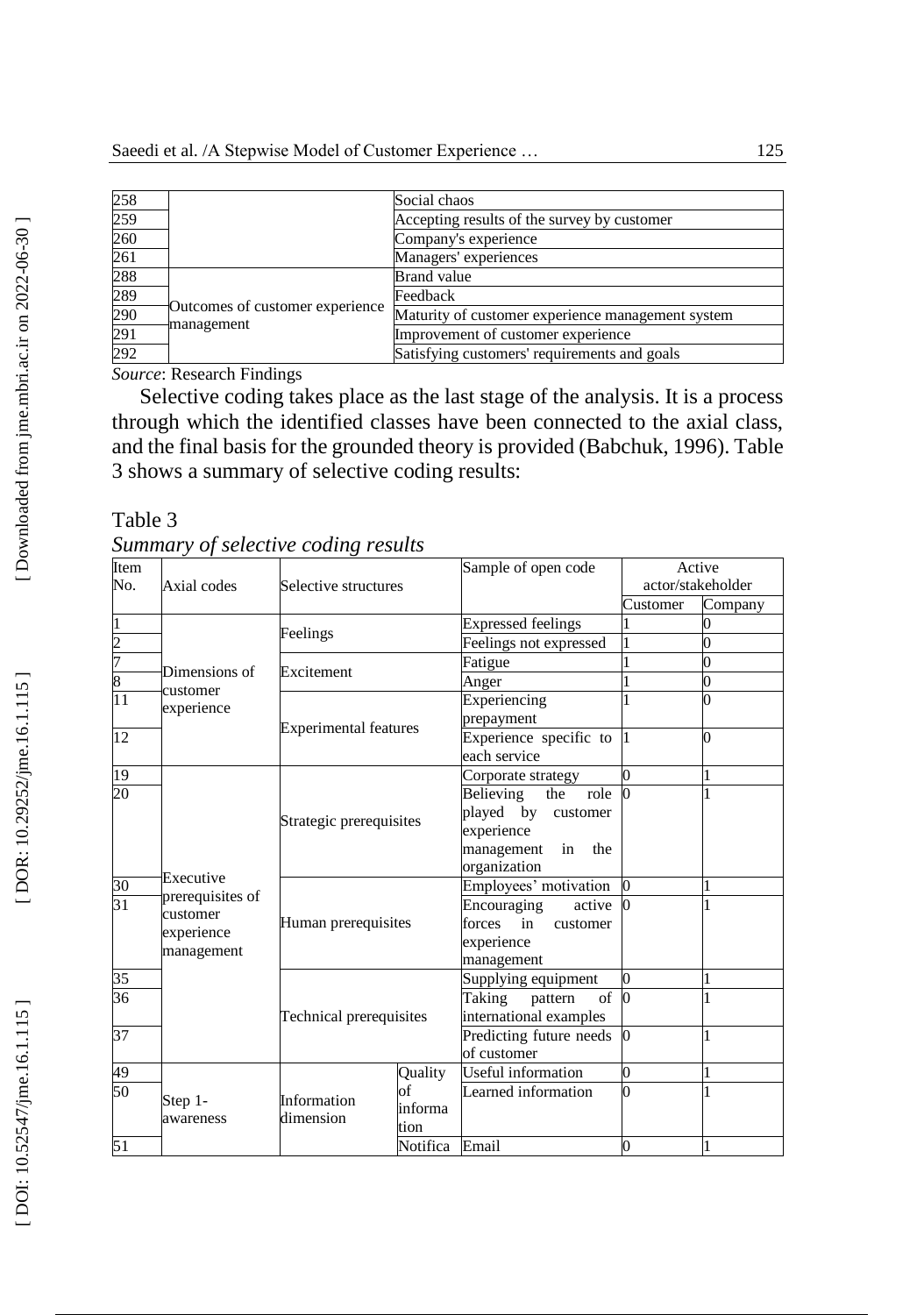| 52  |                                | tion                       | Instagram                                           | 0                |                |
|-----|--------------------------------|----------------------------|-----------------------------------------------------|------------------|----------------|
| 53  |                                | interface                  | Word of mouth                                       |                  | D              |
| 62  |                                | Spatial-temporal           | first moment of truth<br>(MOT)                      | 0                |                |
| 63  |                                | dimension                  | Prevalence of numbers<br>of stores                  | 0                |                |
| 66  |                                |                            | Customer segmentation                               |                  | 1              |
| 67  |                                |                            | Creating<br>customer                                |                  | 1              |
|     |                                | Confrontation dimension    | touchpoint                                          |                  |                |
| 72  |                                |                            | values<br><b>Brand</b><br>in<br>customer experience | 0                | 1              |
| 73  |                                |                            | Sales promotion                                     |                  | 1              |
| 74  |                                |                            | Joining<br>customer<br>at                           | $\bf{0}$         | $\mathbf{1}$   |
|     | Step 2- paying attention       |                            | touchpoint                                          |                  |                |
| 75  |                                |                            | Linking<br>experience-                              |                  | ገ              |
|     |                                |                            | brand in customer's                                 |                  |                |
|     |                                |                            | mind                                                |                  |                |
| 86  |                                |                            | Packaging                                           |                  |                |
| 87  |                                |                            | Packages<br>and                                     |                  |                |
|     |                                |                            | recommendations                                     |                  |                |
| 88  |                                | Characteristics of service | Network coverage                                    | 0                | 1              |
| 89  |                                |                            | Translating product to                              | $\overline{0}$   |                |
|     |                                |                            | customer experience                                 |                  |                |
| 90  | Step 3-<br>evaluation          |                            | Concepts of privacy                                 | 0                |                |
| 95  |                                |                            | Sales arrangements                                  |                  | 1              |
| 96  |                                |                            | Numbers of selection                                |                  |                |
|     |                                | Service rendering          | rights of customer                                  |                  | 1              |
| 97  |                                | arrangements               | Optimization<br>of                                  | $\mathbf{0}$     | $\mathbf{1}$   |
|     |                                |                            |                                                     |                  |                |
| 102 |                                |                            | number of options<br>Reviewing accuracy of          |                  | $\overline{1}$ |
|     |                                |                            | invoice                                             |                  |                |
| 103 | Step 4- making decision to buy |                            |                                                     |                  |                |
|     |                                |                            | Supplying touchpoints                               |                  |                |
| 104 |                                |                            | Preliminary purchase                                |                  | D              |
| 111 |                                | Purchase events            | Online ordering                                     |                  |                |
| 112 |                                |                            | Payment                                             |                  |                |
| 120 |                                | Purchase point             | Kiosk                                               | 0                | $\mathbf{1}$   |
| 121 | Step 5- purchase               |                            | Website                                             |                  |                |
| 122 |                                |                            | Self service                                        | 0                |                |
| 123 |                                | Method of purchase         | Leveraging<br>new                                   |                  |                |
|     |                                |                            | channels                                            |                  |                |
| 130 |                                |                            | Web-based distribution                              | 0                | 1              |
|     |                                | Delivery                   | channels                                            |                  |                |
| 131 |                                |                            | Integrating distribution                            | $\boldsymbol{0}$ | 1              |
|     | Step 6- usage                  |                            | channels                                            |                  |                |
| 134 |                                |                            | Explanations provided                               | $\bf{0}$         |                |
|     |                                | Usage                      | with product                                        |                  |                |
| 135 |                                |                            | Activating order                                    |                  |                |
| 141 |                                |                            | <b>Identifying</b><br>desirable                     | 0                | 1              |
|     | Step 7- purchase               |                            | experiments                                         |                  |                |
| 142 | output                         | Repeated purchase          | Making obstacles on                                 | $\bf{0}$         | 1              |
|     |                                |                            | customer's exit                                     |                  |                |
| 143 |                                |                            | NPS-tendency towards                                | h                | 0              |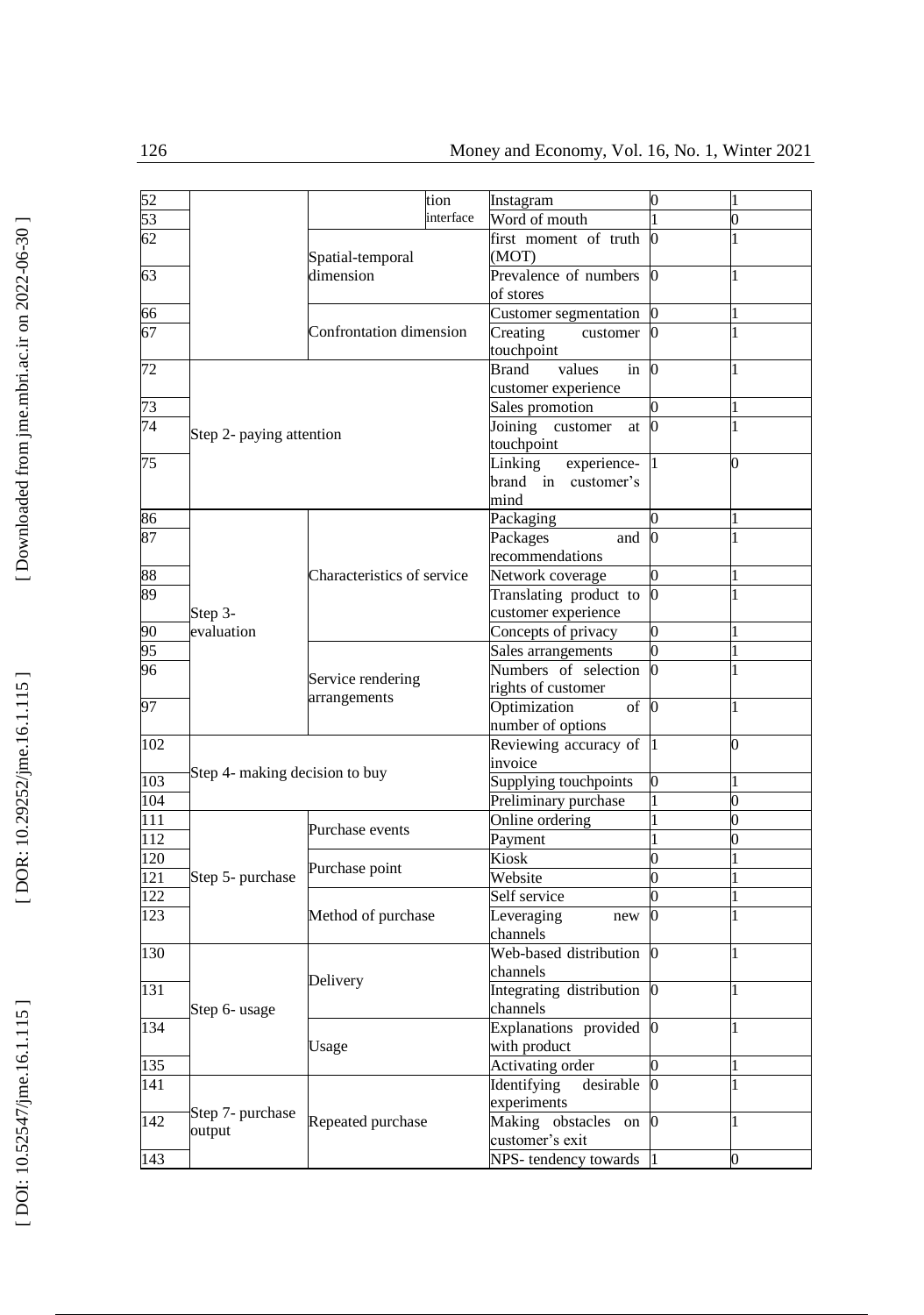|     |                   |                           | referring<br>social      |                |                |
|-----|-------------------|---------------------------|--------------------------|----------------|----------------|
|     |                   |                           | network members          |                |                |
| 150 |                   |                           | Modification<br>action   | $\Omega$       | 1              |
|     |                   | Complaint                 | based on exception       |                |                |
| 151 |                   |                           | Churn rates-complaint    |                | 0              |
|     |                   |                           | rate                     |                |                |
| 156 |                   |                           | Reviewing experience     | 0              | 1              |
|     |                   |                           | from<br>customer         |                |                |
|     |                   | Lack of reaction          | perspective              |                |                |
| 157 |                   |                           | Time taken for call      | $\bf{0}$       | 1              |
|     |                   |                           | center to answer         |                |                |
| 158 |                   |                           | Loyalty cluster          |                | 0              |
| 159 |                   | Customer experience       | Recommendation           | 1              | $\overline{0}$ |
|     |                   | clusters                  | cluster                  |                |                |
| 160 | Step 8-           |                           | <b>Attention cluster</b> |                | 0              |
| 162 | loyalt/confrontat | Trust                     | Trust                    |                | $\overline{0}$ |
| 163 | ion               |                           | Sharing experience       |                | $\overline{0}$ |
| 164 |                   | Satisfaction              | Sharing<br>negative      |                | 0              |
|     |                   |                           | experiments<br>with      |                |                |
|     |                   |                           | friends                  |                |                |
| 168 |                   |                           | Sharing experiments      | 1              | 0              |
| 169 | Step 9- advocacy  |                           | Customer support         | $\overline{0}$ | $\mathbf{1}$   |
| 170 |                   |                           | Especial attention paid  |                |                |
|     |                   |                           | to HVC                   |                |                |
| 171 |                   |                           | <b>CSAT</b> score        | 0              |                |
| 172 |                   |                           | <b>IVR</b>               | $\overline{0}$ |                |
| 173 |                   |                           | VOC                      |                |                |
| 174 |                   | Data collection           | Questioning              |                |                |
| 188 |                   |                           | collection<br>Data       |                |                |
|     |                   |                           | regarding<br>brand       |                |                |
|     |                   |                           | perception               |                |                |
| 189 |                   |                           | Recording feedback       | 0              |                |
| 190 |                   |                           | Documenting              |                | 1              |
|     |                   |                           | feedbacks                |                |                |
| 191 |                   | Data recording            | Analyzing<br>changing    | $\overline{0}$ |                |
|     |                   |                           | procedure of customer    |                |                |
|     | Measurement       |                           | feedback                 |                |                |
| 192 | and analyzing     |                           | Analyzing social media   |                |                |
| 193 | customer          |                           | Analyzing<br>customer    |                |                |
|     | experience        | Data analysis             | journey                  |                |                |
| 194 |                   |                           | Analyzing<br>customer    | 0              | 1              |
|     |                   |                           | complaint                |                |                |
| 200 |                   |                           | Comparing<br>real        | 0              |                |
|     |                   |                           | customer<br>experience   |                |                |
|     |                   |                           | organizational<br>and    |                |                |
|     |                   |                           | perception<br>his<br>of  |                |                |
|     |                   | Interpreting the findings | experience               |                |                |
| 201 |                   |                           | <b>Identifying HVC</b>   | 0              |                |
| 202 |                   |                           | Satisfaction             | 0              |                |
|     |                   |                           | measurement              |                |                |
| 208 |                   | Monitoring performance    | Seasonal reporting       | $\overline{0}$ |                |
| 209 |                   | of customer experience    | Continuous reporting     | 0              |                |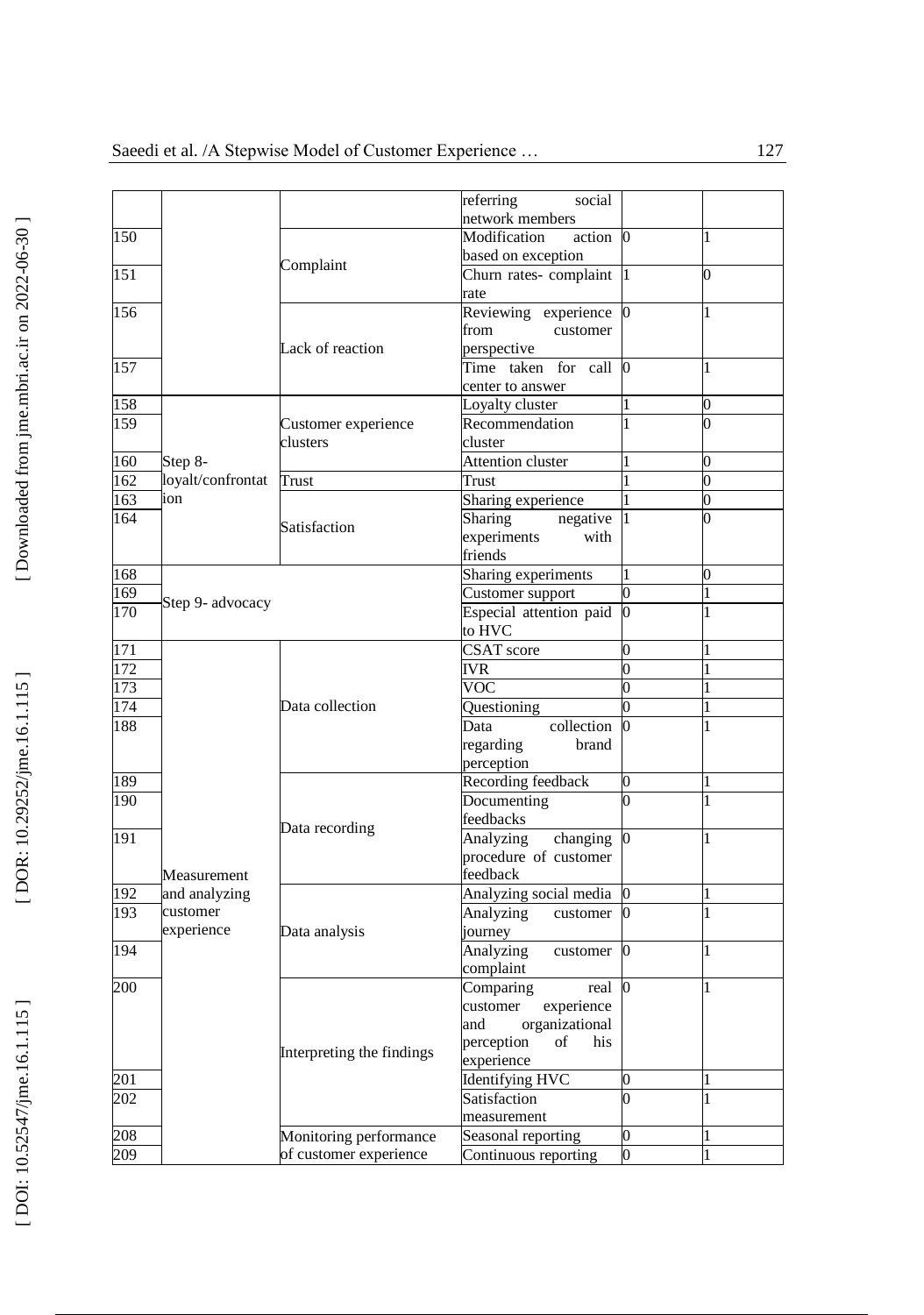| 210 |                                       | Organizational<br>background       | Size of company             | $\overline{0}$ |                |
|-----|---------------------------------------|------------------------------------|-----------------------------|----------------|----------------|
| 211 |                                       |                                    | Company experience          | $\overline{0}$ |                |
| 212 |                                       |                                    | Managers' experiments       | 0              |                |
| 219 |                                       |                                    | Degree<br>of<br>market      | 0              | 1              |
|     |                                       |                                    | competitiveness             |                |                |
| 220 |                                       | Market background                  | International               | $\overline{0}$ | 0              |
|     |                                       |                                    | competition                 |                |                |
| 221 |                                       |                                    | Level of usage              | $\overline{0}$ | 0              |
| 222 |                                       | Technological background           | Internet speed              | 0              | 0              |
| 223 |                                       |                                    | Performance of mobile       |                | 0              |
|     |                                       |                                    | band                        |                |                |
| 224 |                                       |                                    | Accessibility               | $\theta$       | 1              |
|     |                                       |                                    | to                          |                |                |
|     |                                       |                                    | technology                  |                |                |
| 225 |                                       | Social background                  | Social chaos                | 0              | 0              |
| 226 | Background                            |                                    | Level<br>public<br>of       | 0              | $\overline{0}$ |
|     |                                       |                                    | satisfaction in society     |                |                |
| 227 |                                       |                                    | Culture of answering        | 0              | 0              |
|     |                                       |                                    | surveys                     |                |                |
| 228 |                                       |                                    | culture<br>Public<br>in     | O.             | 0              |
|     |                                       |                                    | society                     |                |                |
| 232 |                                       | Legal-political<br>background      | Political pressures on      | 0              | 0              |
|     |                                       |                                    | company                     |                |                |
| 233 |                                       |                                    | Regulatory regulations      | $\overline{0}$ | 0              |
| 234 |                                       |                                    | <b>Sanctions</b>            | n              | 0              |
| 235 |                                       |                                    | Accessibility<br>to<br>the  | 0              | 1              |
|     |                                       |                                    | global payment system       |                |                |
| 236 |                                       | Economic background                | Currency rate               | 0              | 0              |
| 237 |                                       |                                    | Customer's income           |                | 0              |
| 238 |                                       |                                    | Outbreak                    | 0              | 0              |
| 239 |                                       | Natural background                 | Geographical status of      |                | 0              |
|     |                                       |                                    | customers                   |                |                |
| 240 |                                       | Financial performance              |                             | 0              |                |
|     |                                       |                                    | Income growth               | $\overline{0}$ |                |
| 241 |                                       |                                    | Profitability               |                | 1              |
| 242 |                                       | Market and customer<br>performance | Increasing market share     | 0              |                |
| 243 |                                       |                                    | <b>Brand</b> value          |                |                |
| 244 |                                       |                                    | Improvement<br>of           | 0              |                |
|     |                                       |                                    | customer experience         |                |                |
| 258 |                                       | Internal processes                 | Reducing waiting time       |                |                |
| 259 |                                       |                                    | Maturity of customer        | 0              |                |
|     | Outcomes of<br>customer<br>experience |                                    | experience                  |                |                |
|     |                                       |                                    | management system           |                |                |
| 260 |                                       |                                    | Rendering service to        | O.             | 1              |
|     |                                       |                                    | customer                    |                |                |
| 261 | management                            | Growth and learning                | Feedback                    |                |                |
| 262 |                                       |                                    | Accessibility<br>of         | $\overline{0}$ |                |
|     |                                       |                                    | organization's members      |                |                |
|     |                                       |                                    | to results of customer      |                |                |
|     |                                       |                                    | experience evaluation       |                |                |
| 263 |                                       |                                    | Identifying<br>weakness     | 0              | $\mathbf{1}$   |
|     |                                       |                                    | points<br>in<br>customer    |                |                |
|     |                                       |                                    | experience                  |                |                |
| 264 |                                       |                                    | Identifying<br>important 0- |                | 1              |
|     |                                       |                                    |                             |                |                |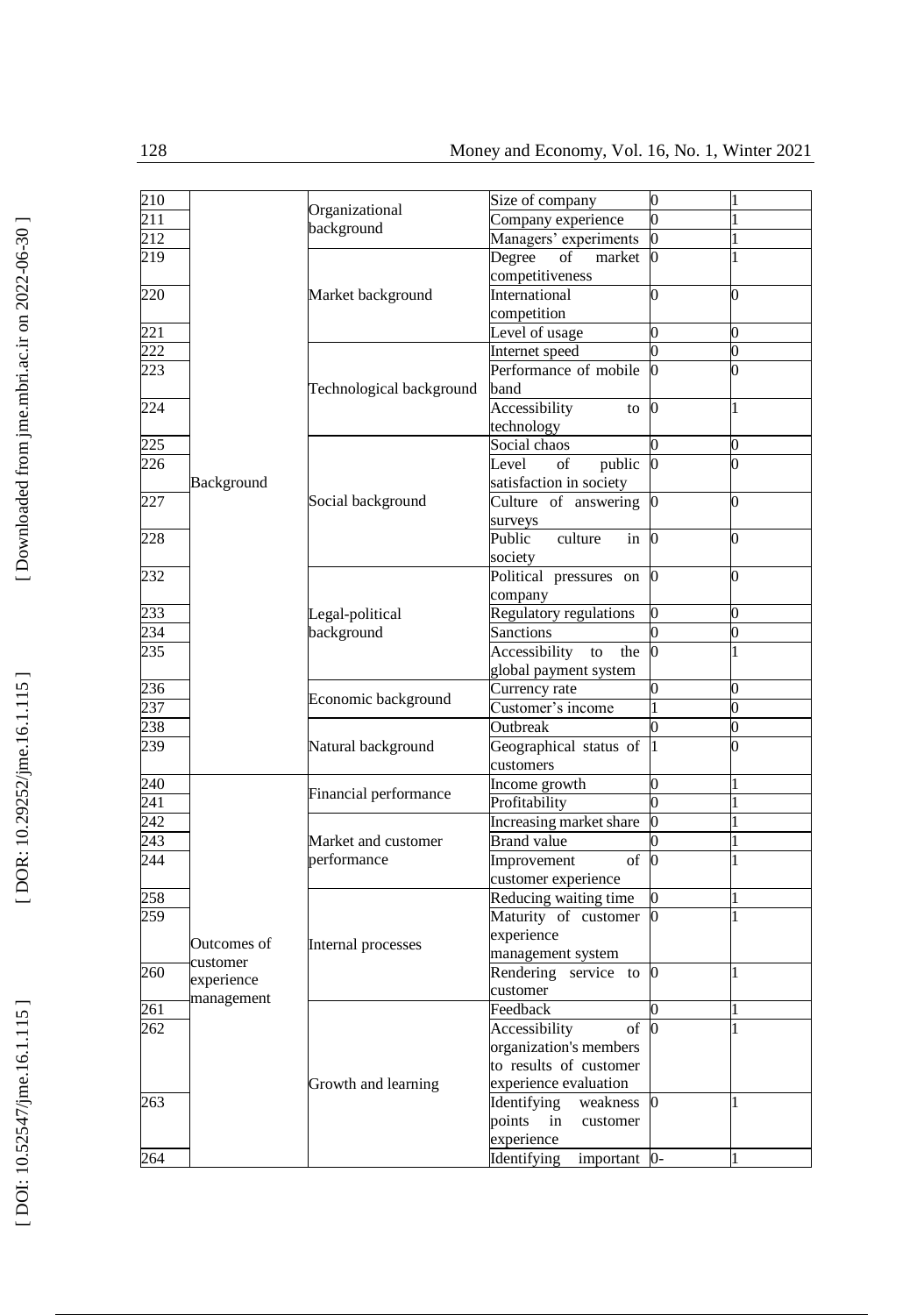| C<br>ZU. |                      |  |  |
|----------|----------------------|--|--|
|          | $\cdot$ $\cdot$<br>÷ |  |  |

*Source*: Research Findings

The model is modified and limited to dimensions of customer experience management at the second stage of selective coding and with the extraction of active fields of customer experience management from indices of customer activity. The final extraction model from grounded theory is provided for customer experience management in the diagram provided below.



*Figure 1*. Step making model of customer experience management .

### **5 Discussion, Conclusion and Recommendations**

The present study provided a stepwise model of customer experience management. Adopting a grounded theory approach resulted in identifying dimensions of customer experience management during customer journey; however, together with the dimensions of customer experience, its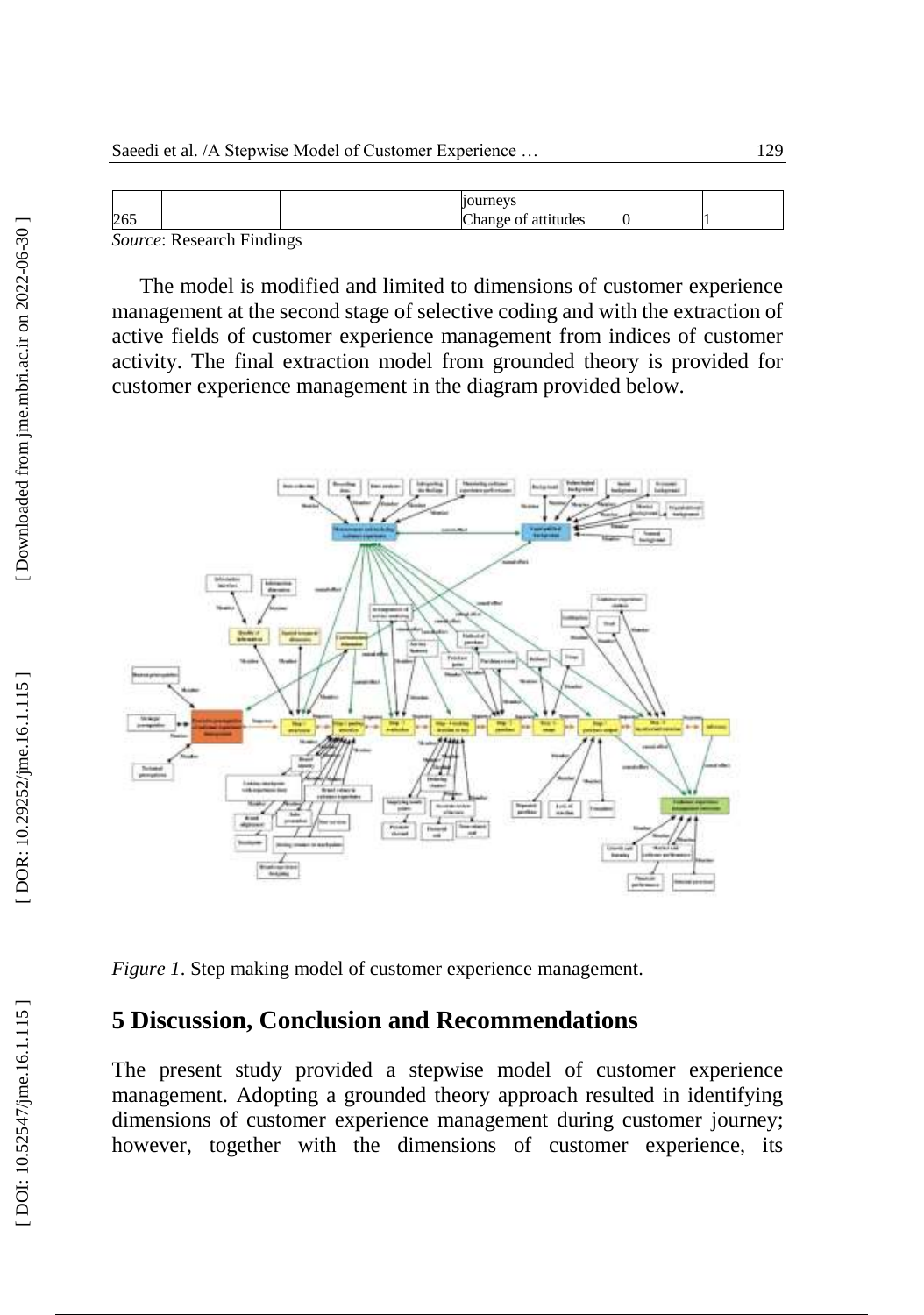prerequisites, concepts related to measurement of customer experiments, contextual factors, and outcomes of customer experience management identified.

In sum, Customer experience management requires the realization of executive prerequisites included in three principles: strategic prerequisites, human -related prerequisites, and technical prerequisites. The status of strategic prerequisites can be found in the research literature. This finding can be associated with the existing literature. According to Rahimi et al. (2019), causal factors effective on the perception and expectations of the customer regarding services and the one who renders them will provide multiple value creation strategies to the customer, and the outcomes of such value creation will determine the loyalty level (Rahimi et al., 2019). A few references have been made to human and technical strategies (Derakhshani & Mahmoudi, 2013) in the research literature. Still, the present study has successfully identified its sub -dimensions (Tables 2 and 3).

- Findings of the present study show that capable human resources are considered prerequisites of customer experience management realization; so, it is recommended that organizations employ or educate skilled human resources in this field, so that customer experience management becomes possible.
- According to the findings, the realization of customer experience management requires determining its strategies; so, it is recommended that customer experience plan and set as a goal at the top of the organizational hierarchy as a basic concept.

Findings of the present study show that capable human resources are considered as prerequisites of customer experience management realization; so, it is recommended that technical aspects of the organization be updated so that efficient customer experience management will become possible and its positive outcomes will be used, considering high importance of technical understructure in customer experience management.

The concept of customer experience has three dimensions of feelings (expressed and not expressed, etc.), excitement (happiness, anger, fatigue, etc.), and experimental features (prepayment experience, special experience regarding service, etc.), and its sub -dimensions have also been identified. The sensational and experimental dimensions of experience have had traces in previous studies. For example, as Olenius (2013) stated, experience is sensational and unconscious and can either create value or destroy it. Identifying the point that which elements of physical experience of a person is affected by these feelings can define the experimental gap i.e. the difference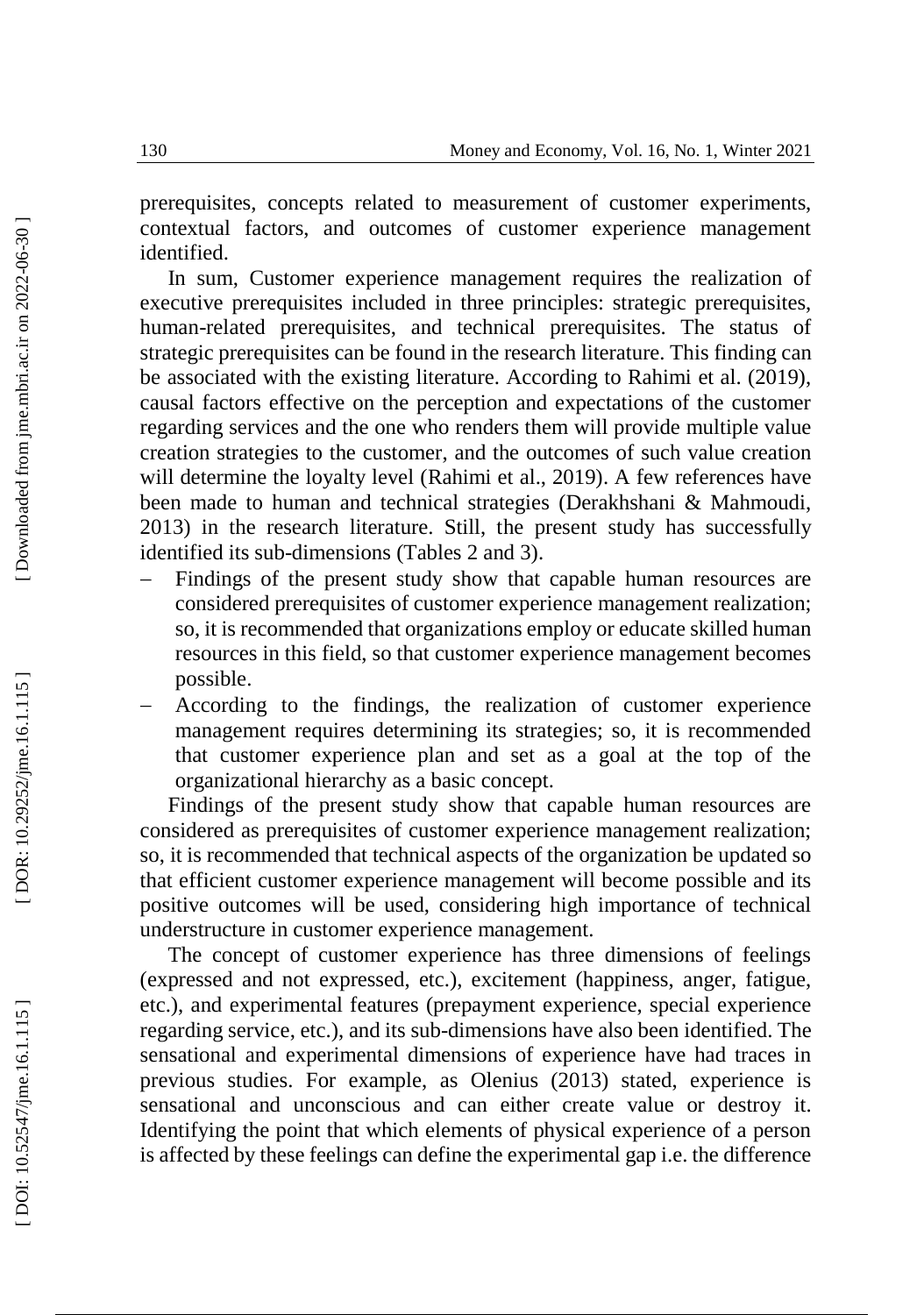between what we do and what people are really in need of is very vital (Olenius, 2013).

 Considering the point that, in this study, measuring customer experience has been identified as a basic activity through steps taken in customer experience management. Activities related to data collection, recording, analyzing, interpreting, and monitoring related to customer experience are recommended to be performed by the organizational knowledge management system as continuous activities.

We identified nine steps of customer experience management as awareness, attention, evaluation, decision to buy, purchasing, usage, purchase output, loyalty/confrontation, and advocacy. According to our findings, awareness includes information, Spatio-temporal, and confrontation dimension with their sub -dimensions. Attention includes such concepts as brand values in customer experience. The evaluation step in the customer journey includes two groups of customer experience management factors, i.e., service features and arrangements of rendering service. Purchasing decision includes activities like an accurate review of the invoice, supplying touchpoints. There have been customer experience management activities in step five, supervising purchase events, purchase points, purchase method, and similar factors with more sub -components. In the sixth step of the customer journey (usage), delivery and usage play their parts. The output of the stage has resulted in step 7 of the customer journey i.e., purchase outputs. In this step, customer experience management has to do with desirable outputs like repeated purchase and undesirable outputs such as complaint and/or lack of reaction. In step eight of customer journey, customer experience management appears in two events including loyalty or confrontation. In this step, customer experience clusters are formed (advocacy, recommendation, attention cluster, etc.) that are based on trust and satisfaction. Under desirable conditions, the ninth step of customer journey is advocacy. In research literature, such separation for customer experience management is not found through the steps taken in customer journey and therefore, this part of findings will remove the theoretical gap discussed in literature review.

In addition to the findings mentioned above, customer experience management requires measurement and evaluation activities, including data collection, data recording, and data analysis, interpreting findings, and monitoring customer experience performance. The importance of data collection and analysis and using them in the customer experience management process has been well -referred to in research literature (Meyer and Schwager, 2007; H omburg et al., 2017).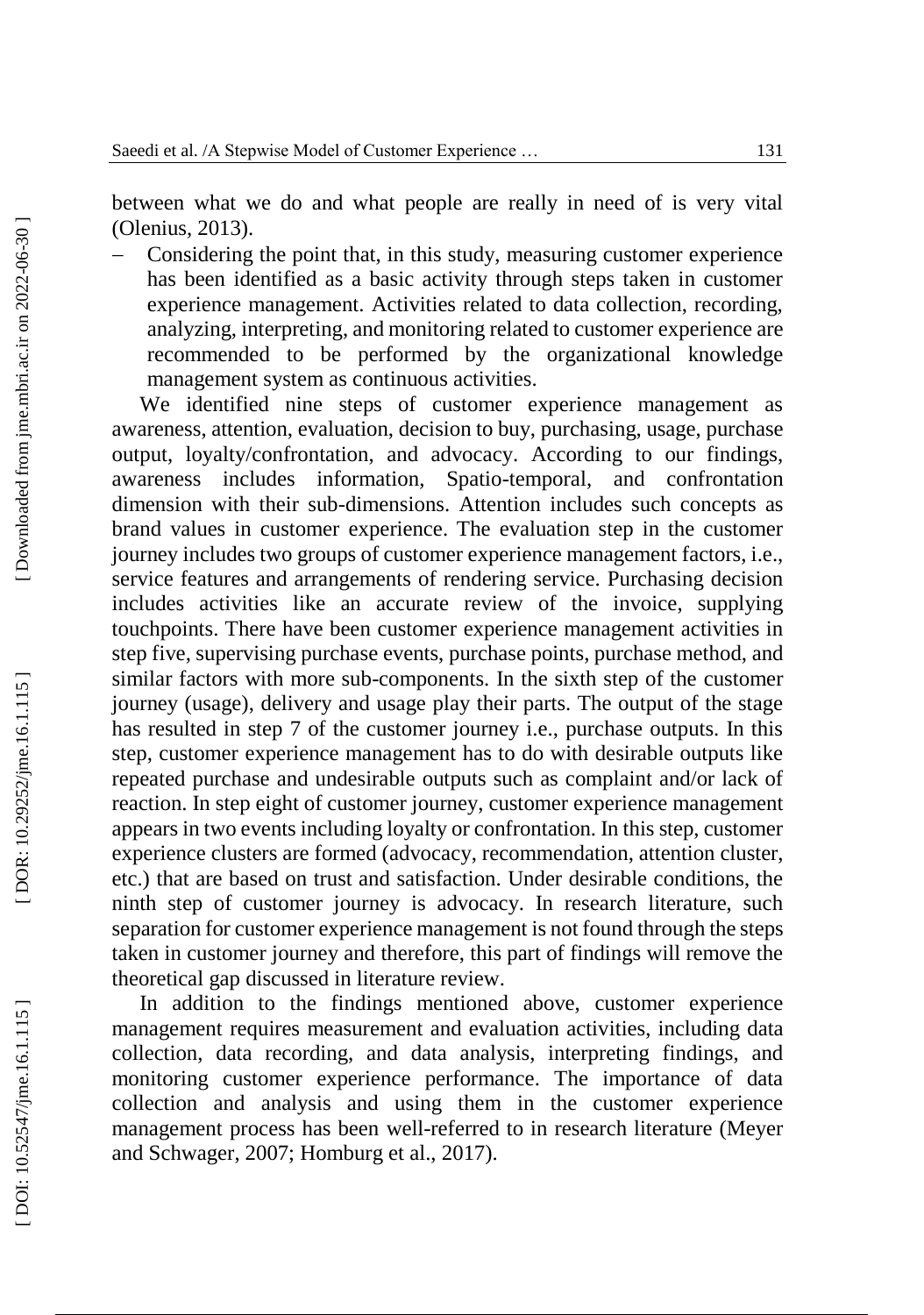Despite being ignored in previous studies, the present research findings also resulted in identifying background factors in customer experience management, including organizational background, market background, technological background, social background, legal -political background, economic background, and natural background. The Sub -dimensions of the underlying factors have been identified along with the components related to each dimension (tables 2 and 3).

 Considering the point that, in this study, measuring customer experience has been identified as a basic activity through steps taken in customer experience management. Activities related to data collection, recording, analyzing, interpreting, and monitoring related to customer experience are recommended to be performed by the organizational knowledge management system as continuous activities.

Finally, the findings have identified customer experience management outcomes through steps taken in the customer journey. From the perspective of the present research, customer experience management can result in the occurrence of practical outcomes, including financial performance, market and customer, internal processes, and growth and learning for the organization. The outputs of customer experience management are among the most obvious concepts ignored in available studies. In other words, by specifying these outputs, those questions asked regarding the existential philosophy of implementing customer experience management have become answerable.

- Considering the findings resulted from data extracted from an organization with a service rendering nature, it is recommended for future studies to evaluate how these findings can be generalized in relation to production organizations.
- Based on the model obtained from the present study, future studies are recommended to review how probable the development of quantitative tools is to measure customer experience through steps taken in the customer journey.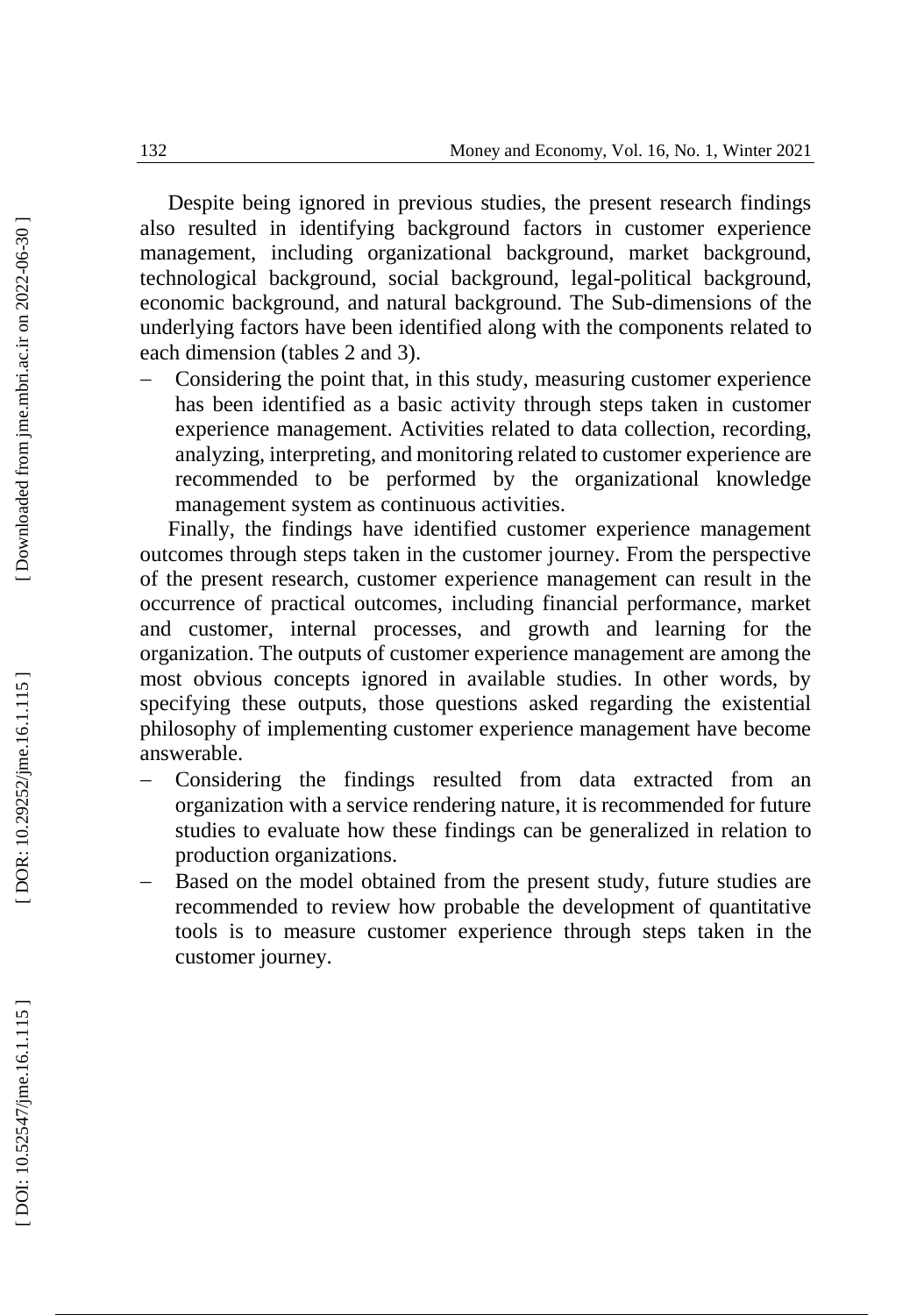#### **References**

- Almasi, K. (2018), "Evaluating Customer Experience Management in Relation to Home Appliances Industry", Research Center for Development Studies, ACECR and Azad Negareh Institute of Higher Education, 1, 11.
- Ansari, A., & Sanayei, A (2016), "Customer Experience Management and Continuous Usage Made of Bank Electronic Services by Customers", *Strategic Management Studies*, Vol.7, 65 -87.
- Babchuk, W. A. (1996). Glaser or Strauss? Grounded Theory and Adult Education. Paper Presented at the Proceedings of the 15th Annual Midwest Research-to-Practice Conference in Adult, Continuing, and Community Education.
- Capgemini, (2017 ). Banking trends\_2017\_web\_version.pdf. [online] Available at: [Accessed 20 Jan. 2018]
- Creswell, J. W. (2002). Educational Research: Planning, Conducting, and Evaluating Quantitative: Prentice Hall Upper Saddle River, NJ.
- Customer Experience Management (CEM) and Customer Loyalty in Hotel Management Industry, Tourism (University of Science and Culture), (2013)2. //:Retrieved from Http//ensani.ir/fa/article/335870
- Forrester. (2017). Improving CX through Business Discipline Drives Growth. Retrieved from https://www.forrester.com/report  $/Improwing+CX+Through+Business+Disciplina+Drives+G$ -/E - RES137906
- Gartner (2017). Top 10 Strategic Technology Trends for 2018. Retrieved fromhttps://goo.gl/Emkt37, Accessed date: 14 January 2018 .
- Gartner (2018). 3 Reasons Why VR and AR are Slow to Take off. Retrieved from: https://www.gartner.com/smarterwithgartner/ 3 -reasons-why-vr-and-ar-areslow -to -take -off/.
- Ghafourian, M. (2017). Effect of Customer Experience Management on Customer Mental Image in Buying Automotive Products Manufactured in China (Case Study: Modiran Khodro Co.), Islamic Azad University, Naragh Branch, M.A. Thesis
- Hakimi, H., Divandari, A., Keimasi, M., & Haghighi Kaffash, M. (2019). Providing Formation Model of Customer Experience in Retail Banking Through Those Factors Managed by Organization Through an Approach Towards Explanatory Structural Modeling, Journal of Commercial Management, 11(3), 565-584. Doi:10.22059/Jibm.267812.3285.2019
- Heshmati, E., Saiedian, H. & Zadeh, B. (2019), Designing Customer Experience Management Model in Bank Services, Commercial Management Explorations, 11(21), 247 -268
- Homburg, C., Jozić, D., & Kuehnl, C. (2017). Customer Experience Eanagement: Toward Implementing an Evolving Marketing Concept. *Journal of the Academy of Marketing Science*, 45(3), 377 -401 .